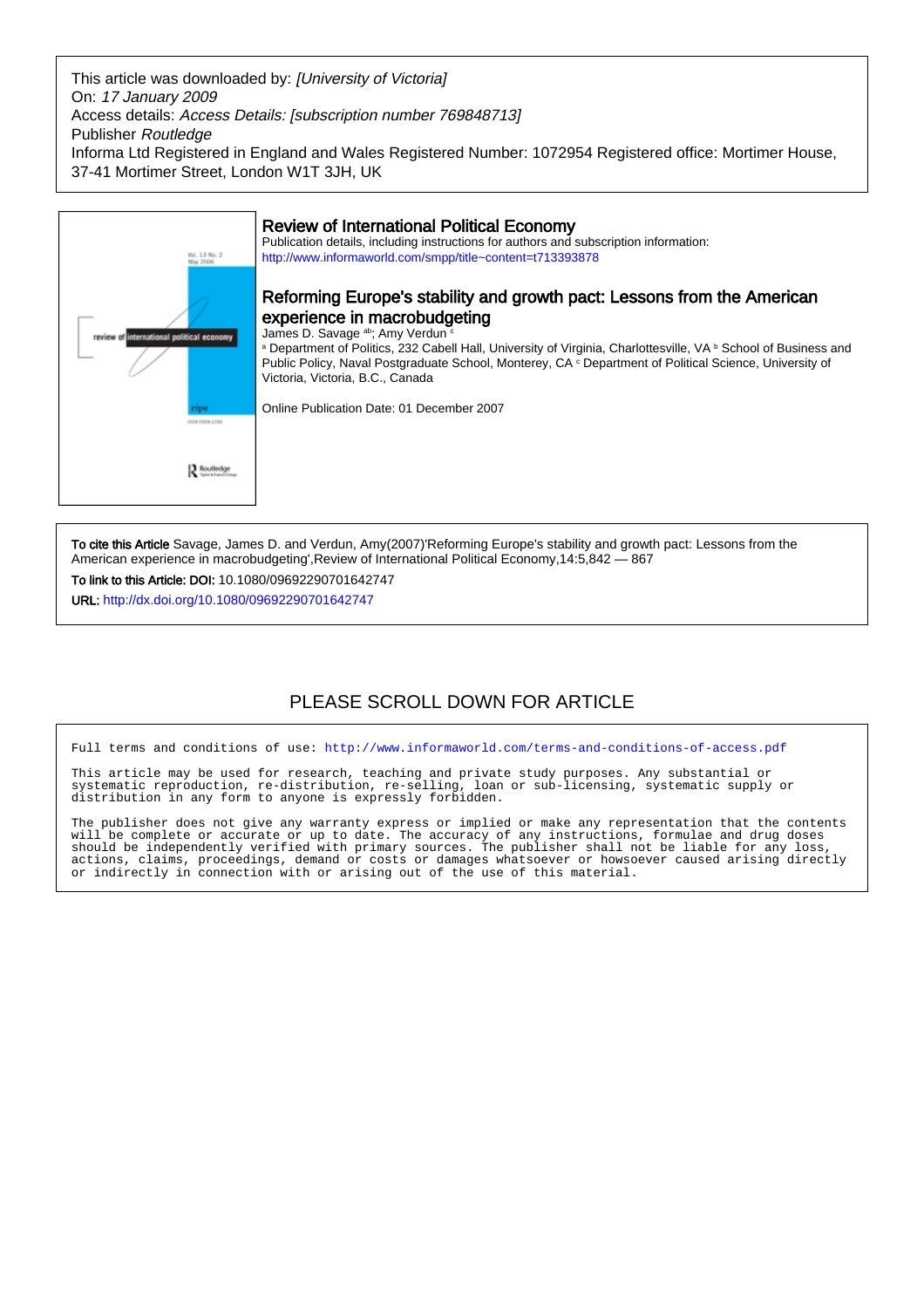# **Reforming Europe's stability and growth pact: Lessons from the American experience in macrobudgeting**

*James D. Savage1,2 and Amy Verdun 3*

<sup>1</sup>*Department of Politics, 232 Cabell Hall, University of Virginia, Charlottesville, VA 22904-4787, and*

<sup>2</sup>*School of Business and Public Policy, Naval Postgraduate School, Monterey, CA 93943,*

<sup>3</sup>*Department of Political Science, University of Victoria, P.O. Box 3050, Victoria, B.C., Canada V8W 3P5*

# **ABSTRACT**

Proposed and actual reforms to the European Union (EU) Stability and Growth Pact commonly retain the Pact's deficit and debt targets. The American experience with similar macrobudgetary rules suggests that deficit targets may actually act as an incentive for political leaders to engage in noncompliant behavior. If targets were revised to budgetary objectives that politicians could achieve more easily and claim credit for accomplishing, compliance with the new macrobudgetary rules might be increased.

#### **KEYWORDS**

Balanced budgets; Economic and Monetary Union; European Commission; European Union; Excessive Deficit Procedure; Maastricht Treaty; Public Finance; Stability and Growth Pact; Treaty on European Union; United States.

## **1. INTRODUCTION**

Governments of industrialized societies have struggled to keep their public finances under control since the oil shocks and stagflation of the 1970s. The Thatcher government reformed the United Kingdom's public finances, the Japanese adopted the Fiscal Structural Reform Act of 1997 to control their growing deficits, and after years of budgetary conflict the governments of Canada and the United States (US) balanced their budgets in 1997 and 1998 (Savage, 2000). When conceptualizing the creation of Economic and

*Review of International Political Economy* ISSN 0969-2290 print/ISSN 1466-4526 online <sup>C</sup> 2007 Taylor & Francis http://www.tandf.co.uk DOI: 10.1080/09692290701642747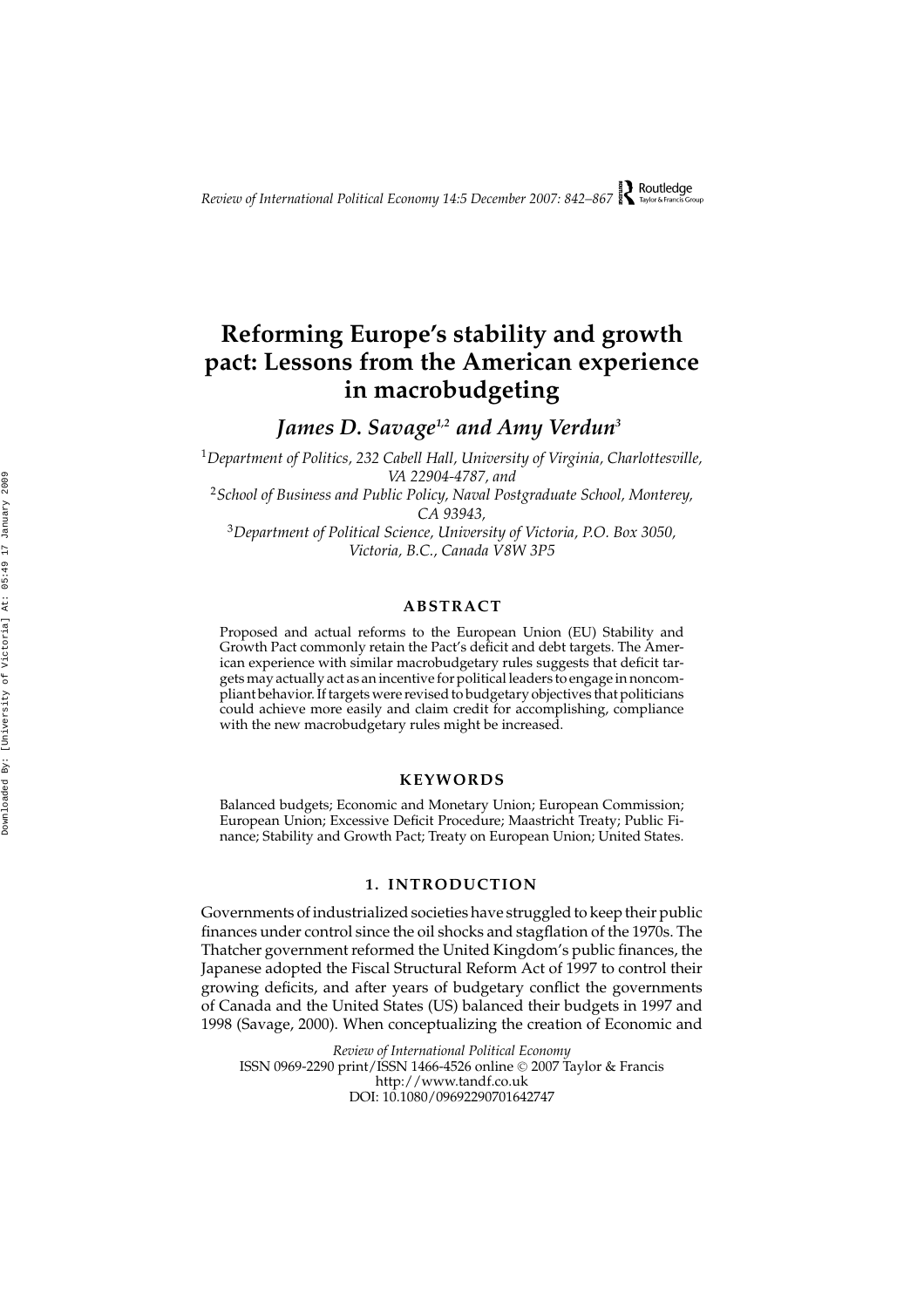Monetary Union (EMU) in the early 1990s as part of this broader effort at inducing fiscal restraint, European member states included in the Treaty on European Union (TEU), also known as the Maastricht Treaty, the famous ratio of debt to gross domestic product (GDP) of 60 percent (then the average of the member states), and a annual budgetary deficit as a ratio of GDP of 3 percent (a reference value agreed to by member states representatives) as key convergence criteria for determining EMU membership (Verdun, 2000). In 1997 European Union (EU) member states supplemented the TEU with the Stability and Growth Pact (SGP), which provided for a number of clear steps with deadlines and possible penalties if member states failed to comply with the TEU's fiscal rules. By late 2003, however, this system of fiscal constraint verged on the brink of collapse (Heipertz and Verdun, 2003, 2005, 2006). In the intervening years, the EU continues its search for a politically acceptable compromise to keep its fiscal rules intact while improving their efficiency and effectiveness in gaining member state compliance.

Can the SGP be reformed to improve EU member state compliance with its budgetary provisions? The Pact is widely criticized as economically unnecessary, fiscally counterproductive, and simply politically ineffective, as a significant number of member states violate the three per cent ceiling on budgetary deficits years following the introduction of euro banknotes and coins. Public criticism includes European Commission President Romano Prodi's famous description of the SGP as 'stupid', (*Financial Times,* 22 October 2002). Others characterize the SGP as 'an empty shell' and call for doing away with the law (Eichengreen and Wyplosz, 1998; Enderlein, 2004; Gros *et al.* , 2005; Posen, 2005a,b). The SGP's defenders, meanwhile, point to the overall fiscal restraint of the euro area and the valuable role the SGP plays in macroeconomic coordination (Artis and Buti, 2001; Beetsma, 2001; Buti and Giudice, 2002; Buti and Pench, 2004). Regardless of the status of this debate, the SGP stands as EU law, firmly embedded in the Treaty on European Union and EU secondary law, and the member states remain committed for the foreseeable future to the basic architecture of EU fiscal policy coordination (Heipertz and Verdun, 2005, 2006).

The EU's determination to maintain some version of the SGP is reflected in the reforms adopted in March 2005 by the Council of Ministers on Economic and Financial Affairs (ECOFIN). ECOFIN's revisions retained the SGP's budgetary targets, including the three percent of GDP excessive deficit threshold; emphasized the role of cyclically adjusted deficit calculations; declared that the member states should avoid procyclical fiscal policies; affirmed that the administrative and statistical capacity of the Commission be strengthened for purposes of the surveillance process; and elevated the importance of the member states' debt levels in evaluating their compliance with the SGP. The reforms also expanded the conditions under which the member states could exceed the three percent deficit level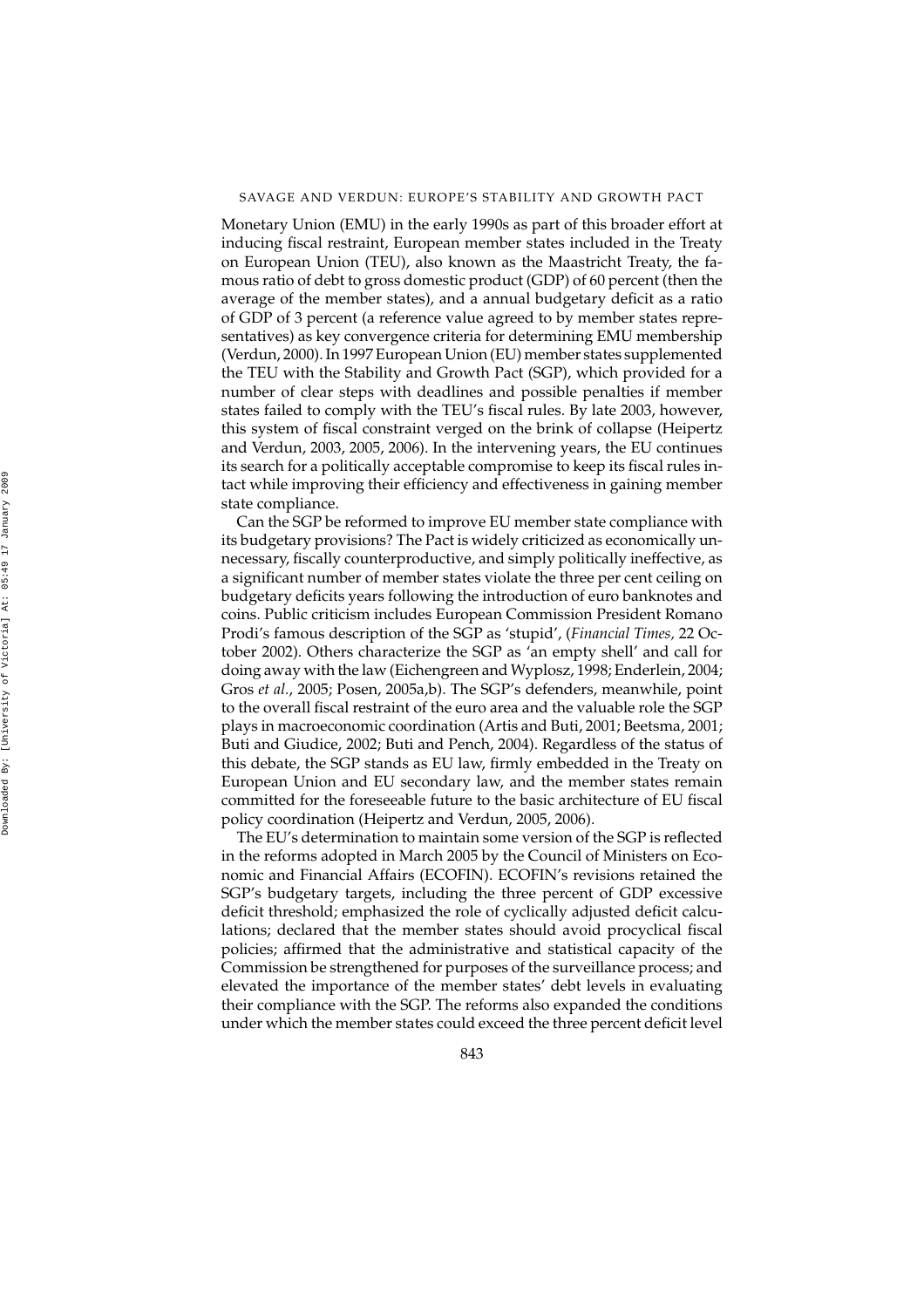## REVIEW OF INTERNATIONAL POLITICAL ECONOMY

and increased the number of months from four to six during which they could take corrective measures (Council of the European Union, 2005). Despite these reforms there continues to be significant breaching of the three percent ceiling on budgetary deficits as a percentage of GDP, even under the more flexible rules agreed upon in March 2005. On 23 October 2006, the European Commission issued its formal report on the compliance of the member states with the SGP in 2005. One-third of the original 15 states ran deficits in excess of 3.0 percent of GDP, as did four of the ten newest EU member states. Successful compliance with the SGP is more than simply avoiding excessive deficits. The Pact calls for the member states to adhere to a medium-term objective of budgetary positions of close to balance or in surplus. Only nine of the 25 member states and three of the 12 member states in the euro area complied with this standard (Eurostat, 2006). More importantly, since 2004 the economic cycle has been in an upswing, which means that achieving the budgetary rules is currently much easier than a few years ago at a time of recession. It is widely held that the real test of the SGP will come when another major economic downturn occurs in Europe. The fact that the SGP has proved itself unable to ensure that member states will comply with the budgetary deficit rules at a time of economic recession or even economic recovery, suggests that other revisions should be considered that may produce greater compliance with the EU's macrobudgetary rules in times of future economic difficulty.

Numerous proposals for either terminating the SGP altogether or reforming it have emerged since 2003 (Collignon, 2004; Crowley, 2002; Enderlein, 2004; Hodson, 2004). Eliminating the SGP is obviously one solution to the problem of member state noncompliance. Indeed, the elimination of the SGP would still leave the excessive deficit procedure intact in the TEU's Article 104. Thus, full elimination would also imply changing the Treaty text on the EDP or in any case a radically different approach to obtain the end result. Yet, if the EU remains committed to the goal of fiscal sustainability and the need for some type of restrictive macrobudgetary architecture, the debate over what the SGP should look like continues. Though the summaries of the following recommendations shown in Table 1 certainly do not constitute an exhaustive list of proposed revisions, they are indicative of the types of suggestions that are commonly offered to reform the SGP. In addition to terminating the SGP, these recommendations generally fall into five categories. They range from proposals that, first, emphasize greater flexibility by way of the application of 'soft' rather than 'hard' rules; second, that promote enhanced versions of the use of hard rules; third, that rely upon the 'open' coordination supplied by the member states themselves; fourth, that turn to powerful, autonomous, centralizing regulators and veto players at both the EU and member state levels, which under some conditions take the SGP's decision making process out of the hands of ECOFIN and the member states altogether (Collignon, 2004; Hodson, 2004); fifth,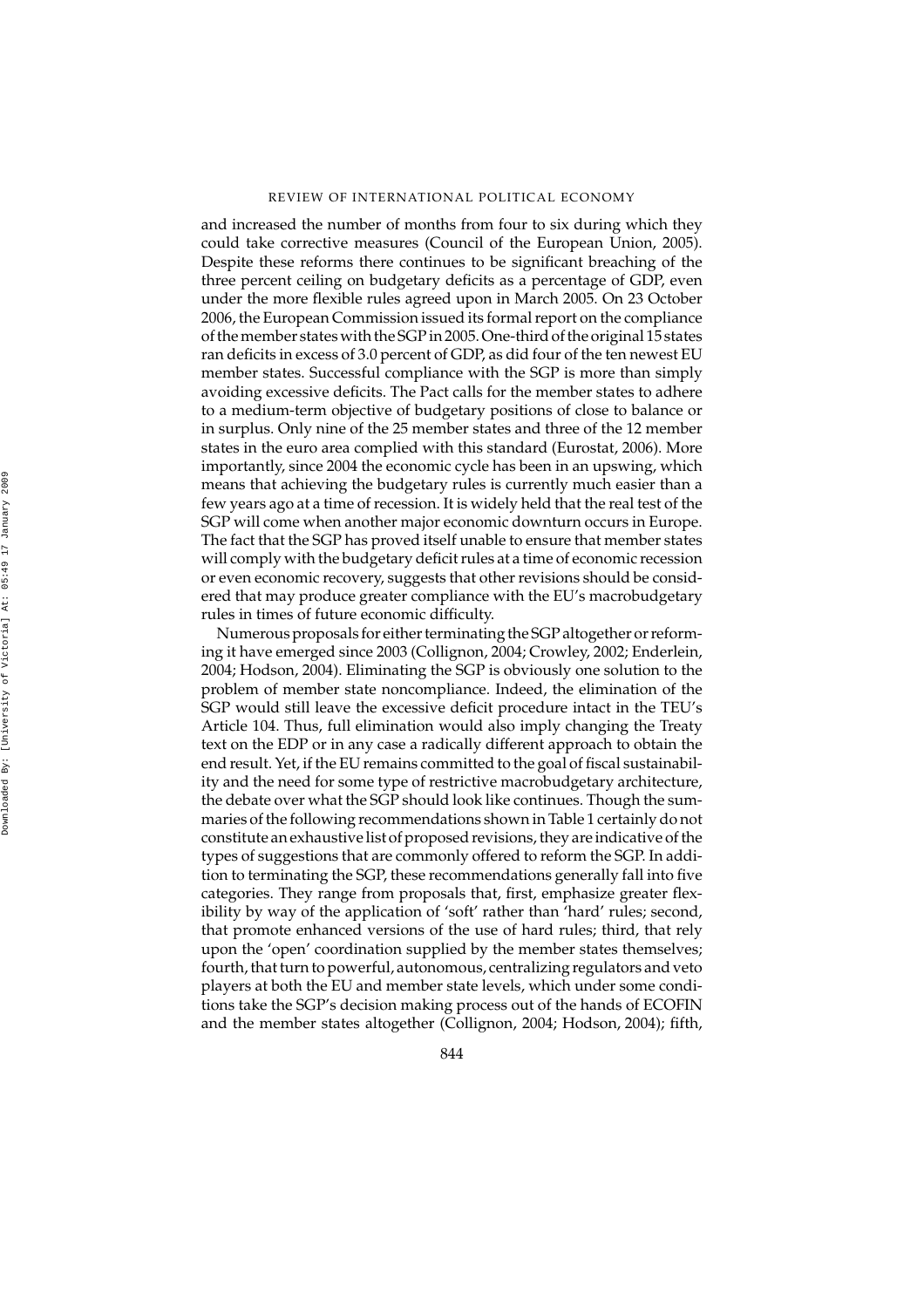**Table 1** Proposed reforms to the Stability and Growth Pact

- **\*Terminate the SGP, Emphasize the EU Member States in Fiscal Policy Coordination, Rely on Soft Rather than Hard Fiscal Coordination:** Abolish the SGP, and emphasize the member states' role in coordinating their fiscal policies. The hard deficit and debt targets and explicit enforcement sanctions failed, financial penalties are too confrontational, and the SGP is too politically intrusive in member state fiscal policy decisions. Rely on the soft fiscal coordination present in the creation of the Broad Economic Policy Guidelines (BEPG) and the surveillance process provided for in the Maastricht Treaty's Article 99, rather than the excessive deficit procedure of Article 104 (Enderlein, 2004).
- **\*Soft Rather than Hard Fiscal Coordination with Revised Sanctions:** The SGP's hard deficit and debt targets and explicit enforcement sanctions have failed, financial penalties are too confrontational, and the SGP is too politically intrusive in member state fiscal policy decisions. Encourage member state learning and experimentation by relying upon the creation of individual fiscal sustainability plans that are developed through negotiation with the Commission. Create new economic metrics to determine compliance. Rely upon reputational sanctions and the potential loss of rights at the EU level, such as voting on issues related to the euro area (Schelkle, 2004, 2005; Begg and Schelkle, 2004)
- **\*Reform without Hard Penalties** : Focus on debt to GDP ratios rather than deficits to GDP, taking into account the need for public investment. Concentrate on cyclically adjusted budgets, and permit deficits exceeding 3 percent of GDP for cyclical reasons. Strengthen the Commission's role in the surveillance procedure. Renounce the use of financial penalties in favor of reputational sanctions and peer pressure (Walton, 2004).
- **\*Redirect SGP Incentives to Encourage Good Behavior in Good Times:** The SGP fails to restrain fiscal policies when member state economies are growing, and imposes financial penalties on member states when their economies are weak. SGP should take into account the nature and composition of discretionary fiscal policy (Mayes and Viren, 2004).
- **\*Keep the SGP As Is, but Strengthen Domestic Budgetary Institutions:** Strengthen the domestic institutions of the member states, particularly their ministries of finance, throughout their budgetary processes, and encourage coalition governments to create domestic 'fiscal contracts' to reinforce their compliance with the SGP (Hallerberg, 2004b).
- **\*Reinforce the Commission as SGP Enforcer:** Strengthen the Commission's role as the SGP's 'supreme enforcer', while moving to a system of political rather than financial penalties for noncompliance. Political penalties could include requiring finance ministers to justify their policies before their own parliaments if the Commission issued an excessive deficit warning or recommendation against a member state. More resources would be devoted to developing the Commission's cyclically adjusted analyses (Ubide, 2004).
- **\*Create Independent Sustainability Council:** The SGP's deficit and debt targets are 'dead rules' due to their inflexibility, the goal shifted from sustainability towards 'optimal' fiscal policies, and it is increasingly difficult to enforce. A newly created independent Sustainability Council reporting to the European Parliament, would be charged with ensuring the sustainability EMU member state finances. The Council would assess the fiscal condition of the member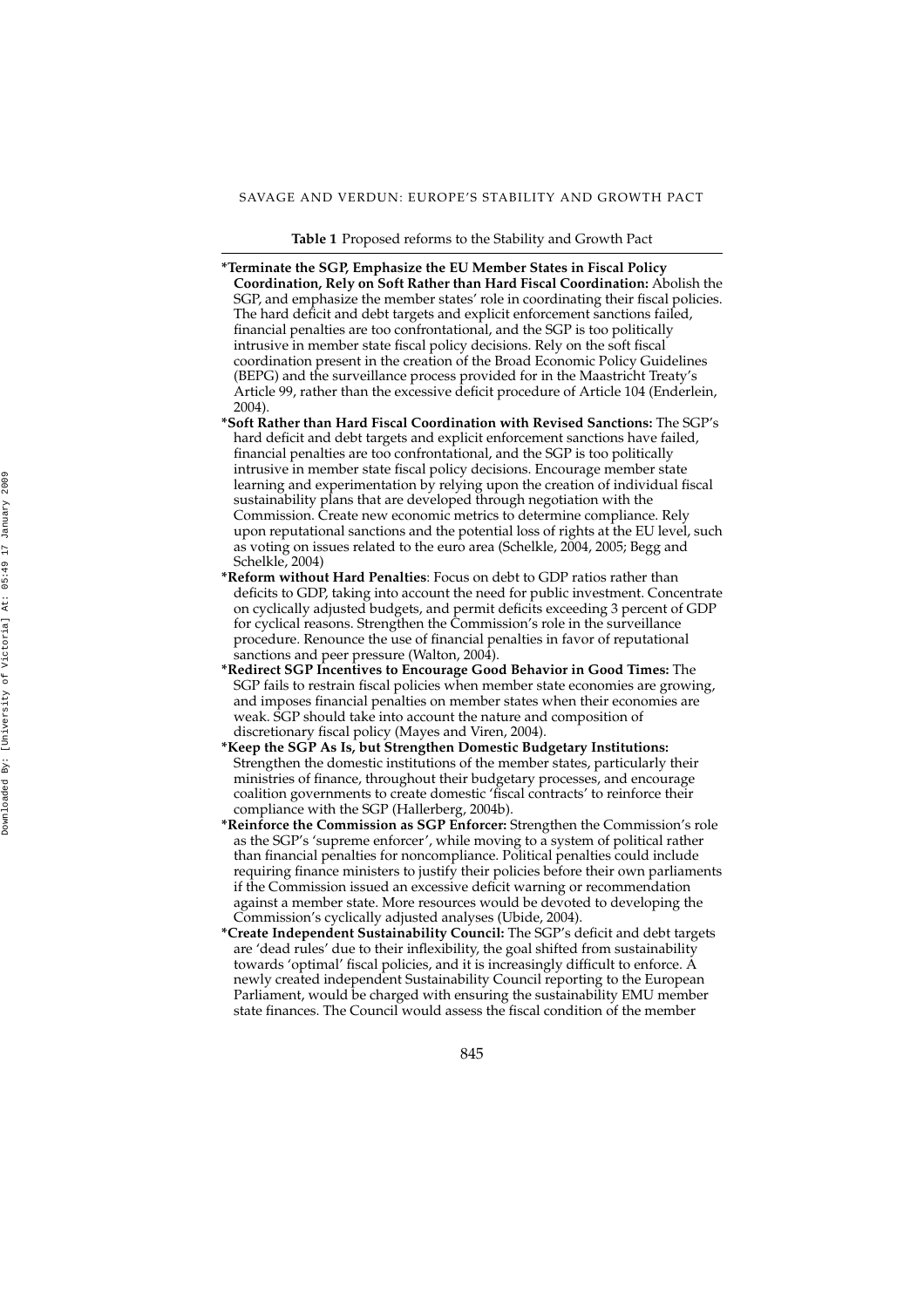**Table 1** Proposed reforms to the Stability and Growth Pact *(Continued)*

states, particularly the size of their public debt, and provide a flexible alternative to the dead rules. The member states would have to submit fiscal plans to the Council, which would have the authority to veto these plans. The Council would rely upon reputational and political sanctions derived from public support for the Council's rulings, rather than financial sanctions on the member states (Fatas *et al.* , 2003).

**\*Move to Further 'Political Integration' or 'Ever Closer Union':** Following the logic of the earlier Werner Plan and the Delors Report, a step towards further economic integration would be necessary. A supranational authority would need to be set-up to deal with budgetary and fiscal matters to find the appropriate policy mix between 'economic' and 'monetary' policies. The 'economic' policies in this context would be budgetary policies (budgetary deficits and public debt) as well as further integration on fiscal policies (perhaps harmonization of corporate taxation). Advocates argue that it has been this asymmetry between transferring sovereignty from national to the supranational (EU) level in the one area (monetary policy) whereas a lack of transferring such sovereignty over economic policy (budgetary and some degree of fiscal policy) that makes EMU potentially unstable (Verdun, 1996, 1998; Padoa-Schioppa, 2004; Hodson, 2006).

that the EU pursue further political and economic integration as a broader strategy to overcome macroeconomic difficulties and SGP noncompliance (Padoa-Schioppa, 2004; Hodson, 2006).

Despite the variation in these proposals, what characterizes nearly all of them is their continued reliance on the SGP's deficit and debt targets. The continued reliance on deficit targets both in ECOFIN's revised SGP and in these proposed reforms, we argue, is reason why the member states so often fail to comply with the EU's macrobudgetary rules. What the current SGP and these recommendations neglect to provide for in the architecture of their rules is the need to allow for politically achievable budgetary goals. If national political leaders are expected to make the difficult decisions that are required to comply with the SGP, they must be rewarded for their efforts. Realistic opportunities and positive incentives must, in other words, be created for national politicians to able to claim credit for their actions. As demonstrated by the American case presented here, mac robudgetary rules that rely upon deficit criteria produce budgetary targets that are often beyond the control of political actors. Thus, despite their efforts at fiscal restraint, which usually require a significant expenditure of political capital, political leaders receive at best limited political credit, even as weak economies drive their budgets deeper into deficit. The SGP reforms outlined in Table 1 depend upon almost all stick and very little carrot as incentives for compliance; even references to 'peer pressure' and 'reputational sanctions' are employed much more as forms of punishment rather than as rewards for political action. Meanwhile, some recommendations propose the solution to SGP noncompliance rests with strengthening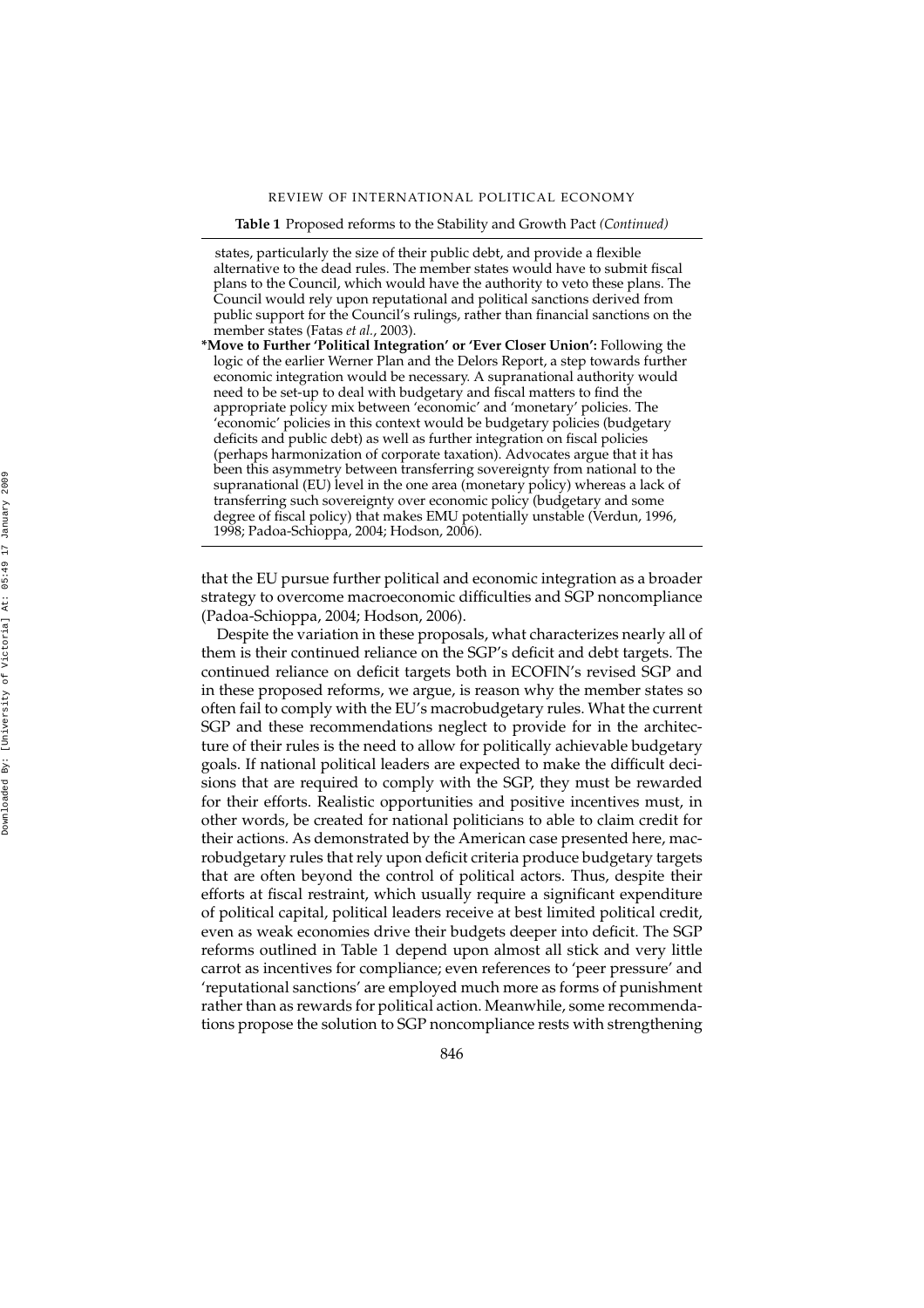## SAVAGE AND VERDUN: EUROPE'S STABILITY AND GROWTH PACT

domestic budgetary institutions, such as ministries of finance that have the power to reject the budget requests of spending ministries (Hallerberg, 2004a,b). Yet, even member states that have expended the political capital needed to create strong 'delegation' finance ministries, the strongest of which are those of France, Germany, Greece, and the United Kingdom, all recently incurred deficits in excess of that mandated by the SGP. Despite these reforms in domestic budgetary processes and institutions, each member state remained tied to SGP's deficit and debt targets. What the American experience suggests is that a reform the EU may want to consider is revising its budgetary goals in a way that pays greater attention to political leadership needs for credit claiming, in order to enhance its efforts at fiscal sustainability and budgetary compliance.

This study first explores the American experience since 1985 with three similar macrobudgetary laws aimed at promoting fiscal stability: Gramm– Rudman–Hollings, a law that aimed at reducing deficits to balance the budget, and the Budget Enforcement Act of 1990 and the Balanced Budget Act of 1997, which both targeted levels of spending rather than the size of deficits. Though the mechanics of the Gramm–Rudman–Hollings' law certainly differ from those of the SGP, this paper argues that as the measure of successful compliance they both suffer from the same design flaw, namely their focus on deficit spending. After several futile years of trying to control their deficits, the Americans learned from this design flaw by changing the goal from constraining deficits and balancing the budget, to controlling spending in their latter two macrobudgetary laws. Details of these laws are provided so that their institutional strengths and weaknesses might be better understood for comparison with the SGP. Our research then suggests how these most recent American laws would apply in the case of Germany in 2003. Finally, this study offers recommendations for how the SGP could be improved by borrowing from the American trial-and-error learning in the development of such macrobudgetary rules.

# **2. LEARNING FROM THE AMERICAN EXPERIENCE WITH MACROBUDGETARY RULES**

There are several reasons why the EU may look to the United States (US) for useful examples in macrobudgetary practices. First, the American experiment with these macro rules for fiscal consolidation at the national level dates from 1985, several years earlier than the Maastricht Treaty and the SGP. American state governments, meanwhile, have employed balanced budget requirements since the 1840s (Savage, 1988). Because of this extensive history, much of the literature on the design of budgetary rules is derived from American experiences at all levels of government, and has been applied by scholars to a variety of political and economic systems (Milesi-Ferretti, 1997; Poterba and von Hagen, 1999; Strauch and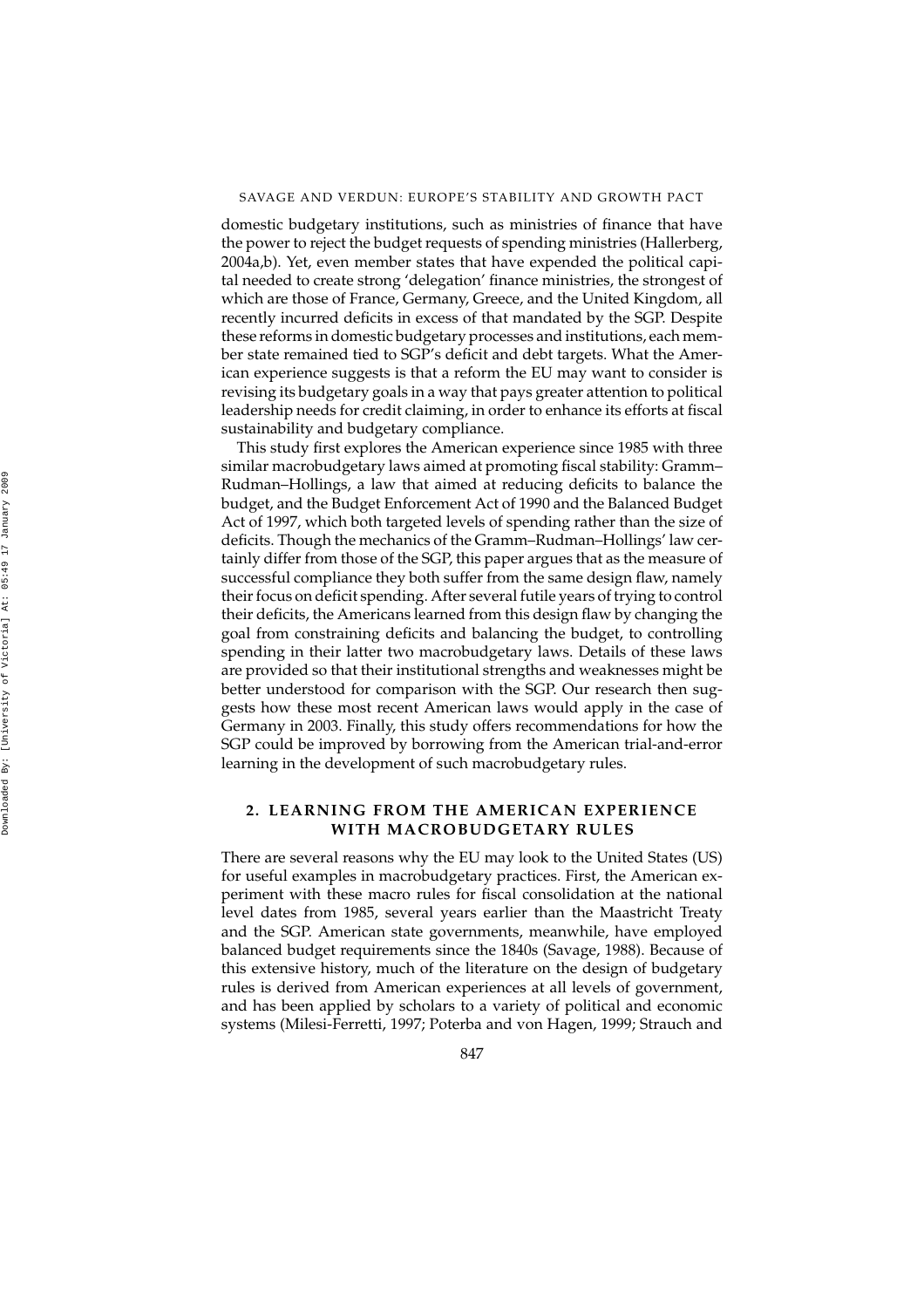von Hagen, 2000). Second, although the US is a single-state case study, as compared to the supra- and multi-national EU, its presidential system, with competing centers of executive and legislative budgetary decisionmaking power resembles the diversity of power centers in the EU. Third, the US struggled with macrobudgetary noncompliance, just as the EU does with the SGP, but found ways to reform its rules to gain compliance and achieve fiscal sustainability. The lessons the Americans painfully learned from the development of their national macrobudgetary rules may indeed suggest different, and perhaps more effective reforms for the SGP than those identified in Table 1.

## **2.1. The American experience with macrobudgetary rules: Gramm–Rudman–Hollings**

The United States adopted the Balanced Budget and Emergency Deficit Control Act of 1985, better known as Gramm–Rudman–Hollings (GRH), in order to balance the federal budget. The word 'emergency' in the law's title can convey only a little of how the fear of large-scale deficit spending and the desire to balance the budget dominated American domestic politics in the 1980s. Peacetime deficits of \$200 billion were simply unheard of in American history. In only a few short years, the deficit grew from \$27.7 billion in 1979 to previously unknown triple digit levels. The authors of the legislation, senators Phil Gramm (Republican-Texas), Warren Rudman (Republican-New Hampshire), and Fritz Hollings (Democrat-South Carolina), declared that failure to bring the deficit under control stemmed from the partisan and institutional stalemate over the composition of fiscal policy, and only a dramatic change in the government's regular budgetary process could create the institutional rules and political incentives to break that partisan deadlock.

The deep partisan distrust that existed accounts for the budgetary process created by GRH. The president and Congress, it was argued, could not be counted on to balance the budget or even achieve meaningful deficit

|                                        |        |                                            |                  | Fiscal year |                       |                 |                 |             |
|----------------------------------------|--------|--------------------------------------------|------------------|-------------|-----------------------|-----------------|-----------------|-------------|
|                                        | 1986   | 1987                                       | 1988             | 1989        | 1990                  | 1991            | 1992            | 1993        |
| 1985 Law<br>1987 Law<br>Actual deficit | $-172$ | -144<br>$-221$ $-150$ $-155$ $-152$ $-221$ | $-108$<br>$-144$ | $-72$       | $-36$<br>$-136 - 100$ | $-64$<br>$-269$ | $-28$<br>$-290$ | 0<br>$-255$ |

**Table 2** Gramm–Rudman–Hollings 1985 and 1987 deficit targets (billions of dollars)

*Source:* US Senate Budget Committee (1987).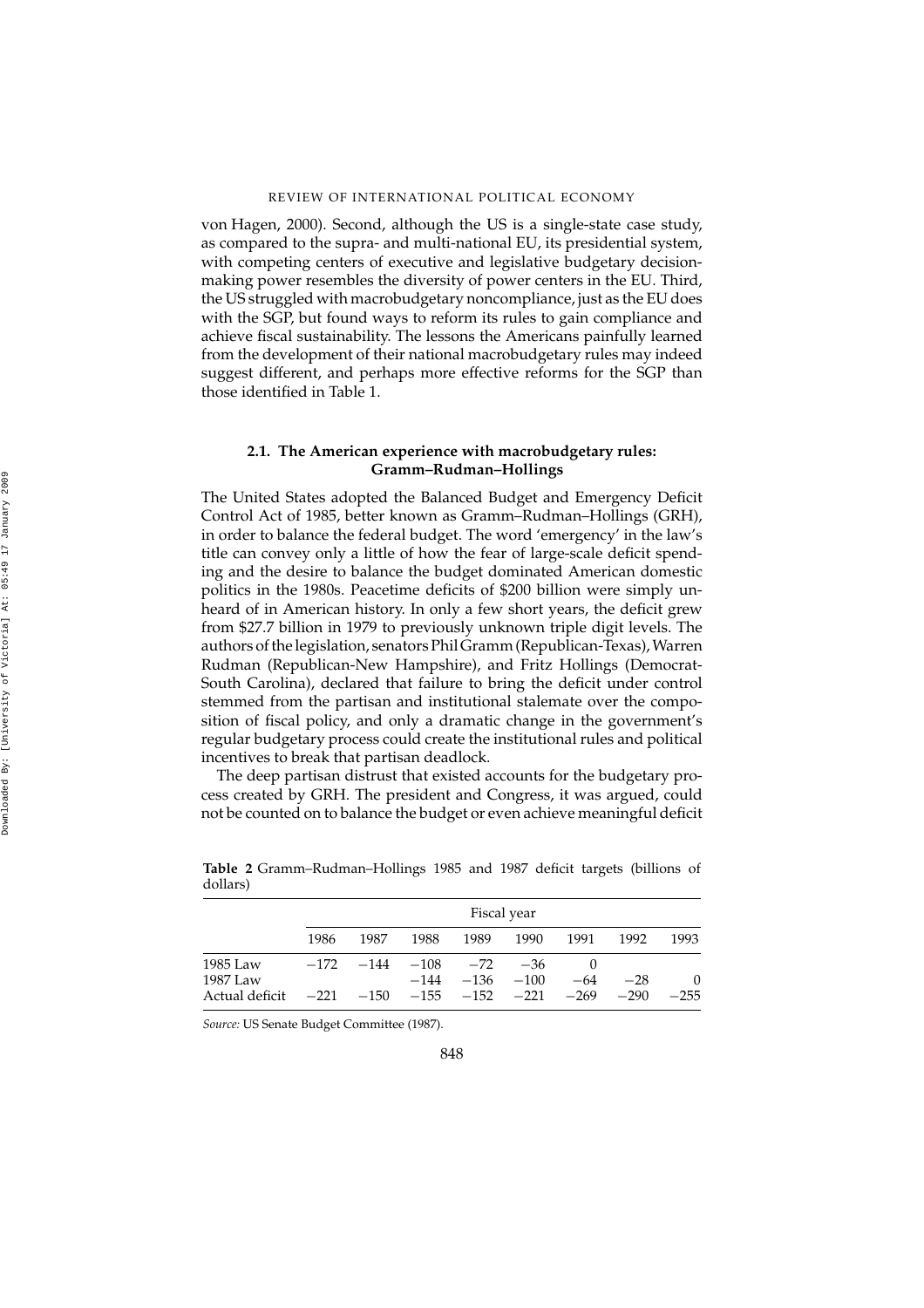#### SAVAGE AND VERDUN: EUROPE'S STABILITY AND GROWTH PACT

reduction. So, as shown in Table 2, diminishing, annual allowable maximum deficit amounts (MDA) were identified, with a balanced budget reached in the sixth year after the law's enactment. The President's Office of Management and Budget (OMB) and the Congressional Budget Office (CBO) were charged with monitoring compliance with the law and developing a report on deficit and expenditure estimates, taking into account changes in the economy, to determine whether a gap occurred between the MDA and the actual deficit. Differences between the two estimates would be resolved by averaging the figures. Because of the distrust existing between the executive and legislative branches, the more independent General Accounting Office (GAO) would evaluate the joint OMB/CBO report, and then issue its own definitive report. The objectivity of GAO's report was undermined by a Supreme Court decision that declared the GAO's involvement violated the Constitution's separation of powers, as GAO was an agent of the Congress conducting an executive branch function by activating the sequester process. In GAO's place, a joint House– Senate congressional committee was established to review the OMB/CBO report. It would then submit a resolution for congressional approval and presidential signature, which then, if necessary, activated GRH's sanctions (Havens, 1986). Under the new system, the president, not the GAO with its congressional connection, would initiate the sequester.

GRH's sanction consisted of sequestering, the cutting of budgets in an across-the-board fashion in designated accounts. The size of the sequester depended upon the amount necessary to eliminate the gap between the OMB/CBO estimated deficit and that year's MDA, if the difference between the two were at least \$10 billion. Such a sequester was immediately imposed in 1986, when the \$171.9 billion MDA was projected to be exceeded by an estimated \$48.6 billion. To test the law, but not activate it fully during its first year, a sequester of \$11.7 billion, or 4.3 percent of nonexempt spending was imposed in 1986. Added to this institutional sanction was the continued, though by that time proven ineffective, reputational and political sanction of incurring large deficits. The primary incentive for politicians to comply with GRH came from the threat to cut their most cherished programs through sequestration. Fear of the sequester served as the incentive for politicians to do whatever was necessary to balance the budget. Yet, here again, mistrust influenced the design of the law. Congressional Democrats distrusted the Republican White House and the OMB from applying the law evenly and fairly to all programs. So, an extensive set of rules were developed as part of GRH that specified which programs would be cut and to what extent. Half the budget reductions would come from defense, the other half from non-defense programs. Some programs were completely exempt from the sequester, including Social Security, interest payments on the national debt, and certain welfare programs, such as food stamps. Other entitlement programs were partially protected, with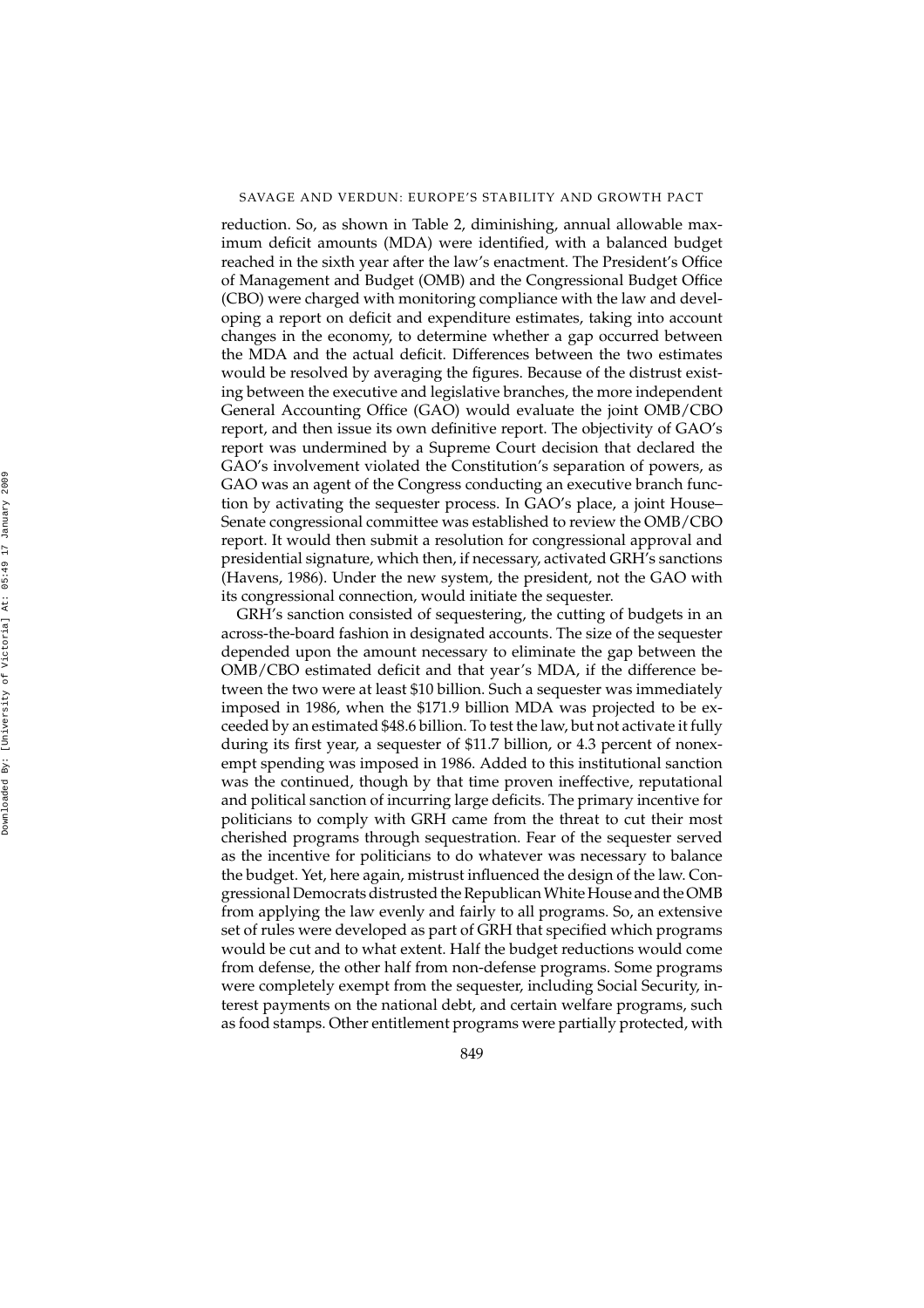reductions limited to a maximum of 1 or 2 percent, or to cuts made only in their inflation adjustments. Altogether, the law exempted nearly two-thirds of the budget from sequestration.

#### **2.2. Criticism of Gramm–Rudman–Hollings**

GRH was immediately subject to intense criticism. First, critics decried the democratic deficit inherent in the automatic provisions in the sequester procedure. Rather than make the difficult decisions required to balance the budget, politicians surrendered their responsibilities to across-the-board budget cuts. Second, politicians whose favored programs were exempt from the sequester would be less motivated to protect the remaining programs by making the necessary policy fiscal policy decisions to avoid sequestration. Third, the one-third of the budget's unprotected programs would unfairly bear the burden of these sequesters. In this way, the law perversely created an incentive for some members of Congress actually to increase their level of spending for their favored programs, if these programs were among the 30–40 percent that was subject to sequestering. These programs would be hit with an across-the-board sequester, regardless of the size of their budgets. The best way to protect these programs, therefore, would be to increase their budgets to better weather the sequester, rather than take action to avoid the sequester altogether. Fourth, to avoid these sequesters completely, the president's budget could exaggerate economic assumptions that would reduce the size of the budget deficit. These assumptions would then determine whether there would be a sequester. In fact, both the OMB and the Congress manipulated economic and deficit estimates throughout the budgetary process. In some years the Senate would use one set of assumptions and the House a different set, both with the intent of avoiding sequesters. In this way, the Supreme Court's ruling against the use of an impartial GAO crippled GRH's surveillance process. Fifth, the fear of sequester encouraged the government to employ various accounting devices to reduce the deficit, including shifting expenditures to future fiscal years, one-time selling of government assets, overestimating tax collection receipts, and shifting programs into exempted categories of spending. Sixth, and most telling, the government failed to meet each of the law's annual deficit targets and balance the budget (US National Economic Commission, 1989; Rubin, 2003).

To remedy some of these problems, a second version of the law was passed in 1987, commonly called Gramm–Rudman–Hollings II (GRH II). The revised law ordered that only one set of economic assumptions could be used throughout the budgetary process, so that the estimates would not be revised more positively to show greater deficit reduction. The new law eliminated the receipts derived from asset sales from use in the deficit calculation, and it also strengthened GRH II in a parliamentary fashion,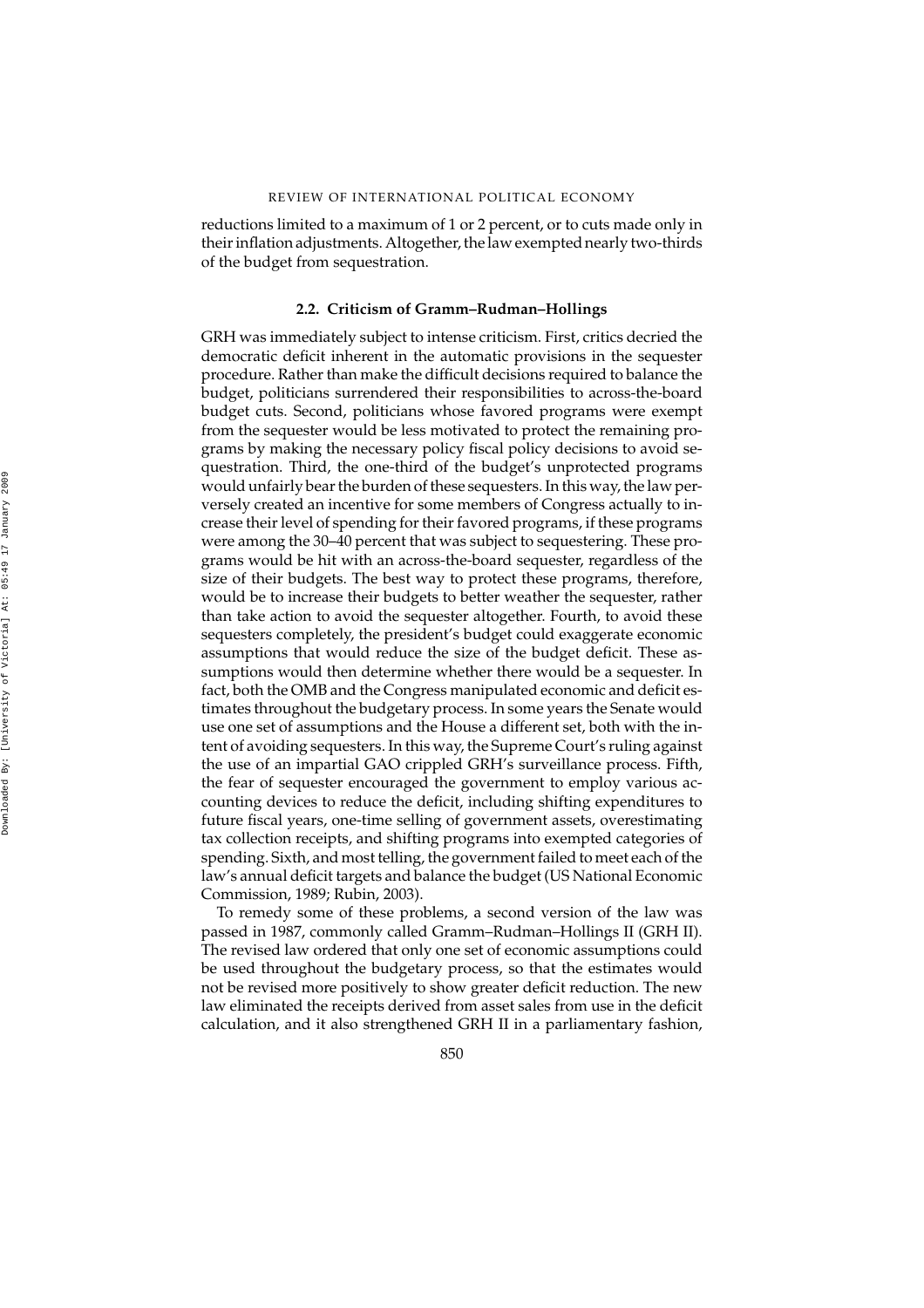by providing for a point of order procedure in the Senate. Members could call a point of order against the violation of budgetary rules that could be overridden only by a super 60-vote majority. So, for example, a senator could call a point of order against an appropriations bill that exceeded its spending limit, and the bill would be forced back to its subcommittee origin for reconsideration. Only if the point of order were overridden by 60 votes could it be approved by the Senate. The revision also weakened the law's sanction by allowing the president to exempt almost all personnel accounts from sequestration and by including certain inflation adjustments in the deficit calculation. Finally, the most significant change was the raising of the annual deficit targets and the extension of the balanced budget goal by two years (US Senate Budget Committee, 1987).

#### **2.3. Lessons learned from Gramm–Rudman–Hollings**

GRH is often regarded as a failure. Annual deficit targets were regularly exceeded and the budget never was balanced. The gap between the MDA and the actual deficits would have triggered draconian sequesters that would have devastated non-exempt programs. The gap of \$121 billion for 1990, for example, would have imposed sequesters equal to 20–30 percent of those programs' budgets. What this observation neglects, however, is that politicians enacted real reductions in spending and increased revenues because of the law, particularly in 1987. The initial 1986 GRH sequester, for example, produced some \$28 billion in savings over two years, while the budget agreement of 1987 called for an estimated \$76 billion in savings over two years. One well-regarded study of GRH's influence indicates that the law restrained spending by \$59 billion by 1989 in nonexempt programs (Hahm *et al.,* 1992). The law proved to be weakest in constraining spending in the exempt categories, which included the politically sensitive entitlement programs. Consequently, if deficits were to be reduced and the budget eventually balanced, these programs needed to be subjected to some form of effective procedural control.

The GRH experiment in macrobudgeting left the nation's political leadership frustrated politically and personally by their inability to fulfill the law's expectations. Despite imposing budget cuts on politically favored programs and raising some politically unpopular revenues, not only was the budget not balanced, the annual deficit targets proved to be increasingly elusive. The law essentially punished lawmakers each year leading up to the one in which the budget would be balanced. As that goal over time became less likely to be realized, member of Congress became increasingly creative in their ways of evading the law's sanctions. The most important lesson learned from the GRH experiment was that the law held the Congress politically responsible for the deficit regardless of its budgetary policies, and regardless of what drove the deficit, the condition of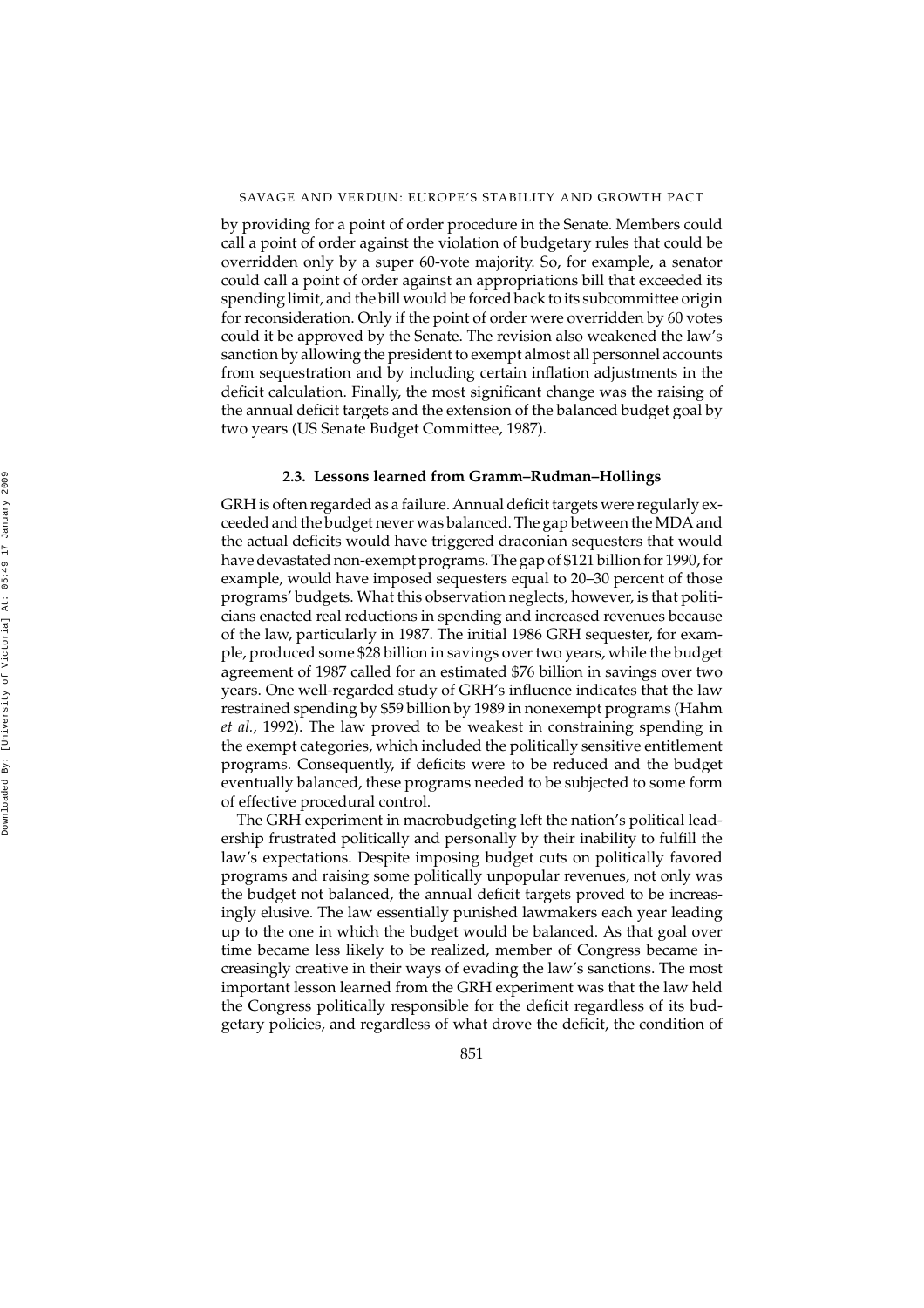the nation's macroeconomy. The law simply neglected to take into account the need to provide politicians with politically achievable, realistic, and rewarding goals.

The Gramm–Rudman–Hollings law was unprecedented in the history of American budgeting. The law not only specified deficit reduction targets, it created a procedure that automatically cut the budget to reach these targets if elected officials failed to reach them. The need for some automatic process reflected the stalemate present in American politics that stymied efforts to achieve an accepted national goal. Though widely criticized, the law proved to be the first, and perhaps necessarily painful, stage in the development of American macrobudgetary rules that eventually helped the government balance the national budget.

## **3. THE AMERICAN EXPERIENCE WITH MACROBUDGETING: THE BUDGET ENFORCEMENT ACT OF 1990 AND THE BALANCED BUDGET ACT OF 1997**

Much had been learned about the incentive structures of budgetary procedures during the four years the government operated under GRH. Above all, the Congress wanted to be held responsible for activities under its di rect control, namely the size of federal spending, not the size of the budget deficit, which varied according to changes in the macroeconomy. Political leaders sought to limit sequesters to the programs that caused them, rather than punish those that were relatively innocent. They also recognized that reducing the size of deficits and federal spending depended upon creating some process to control mandatory entitlement growth. Finally, Congress sought to defeat some of the more egregious loopholes identified in GRH. President George H.W. Bush and the Congress, by large, bipartisan margins, then responded to GRH's failure by adopting the Budget Enforcement Act of 1990 (BEA).

The most important difference between GRH and BEA was that balancing the budget no longer remained the government's explicit policy goal. Where GRH required annual deficit reductions leading to a balanced budget, the BEA focused on controlling spending and avoiding breaching predetermined spending limits. So, where GRH required some combination of spending cuts and tax increases to reduce the annual MDA to balance the budget in six years, BEA essentially froze spending or allowed limited annual increases for five years. The BEA's budgetary success would be determined by whether spending was held within 'discretionary spending limits'. This meant that caps were placed on the total spending level of discretionary, non-mandatory programs. As shown in Table 3, discretionary spending was divided into three categories: defense, international, and domestic. Each category was capped in terms of budget authority and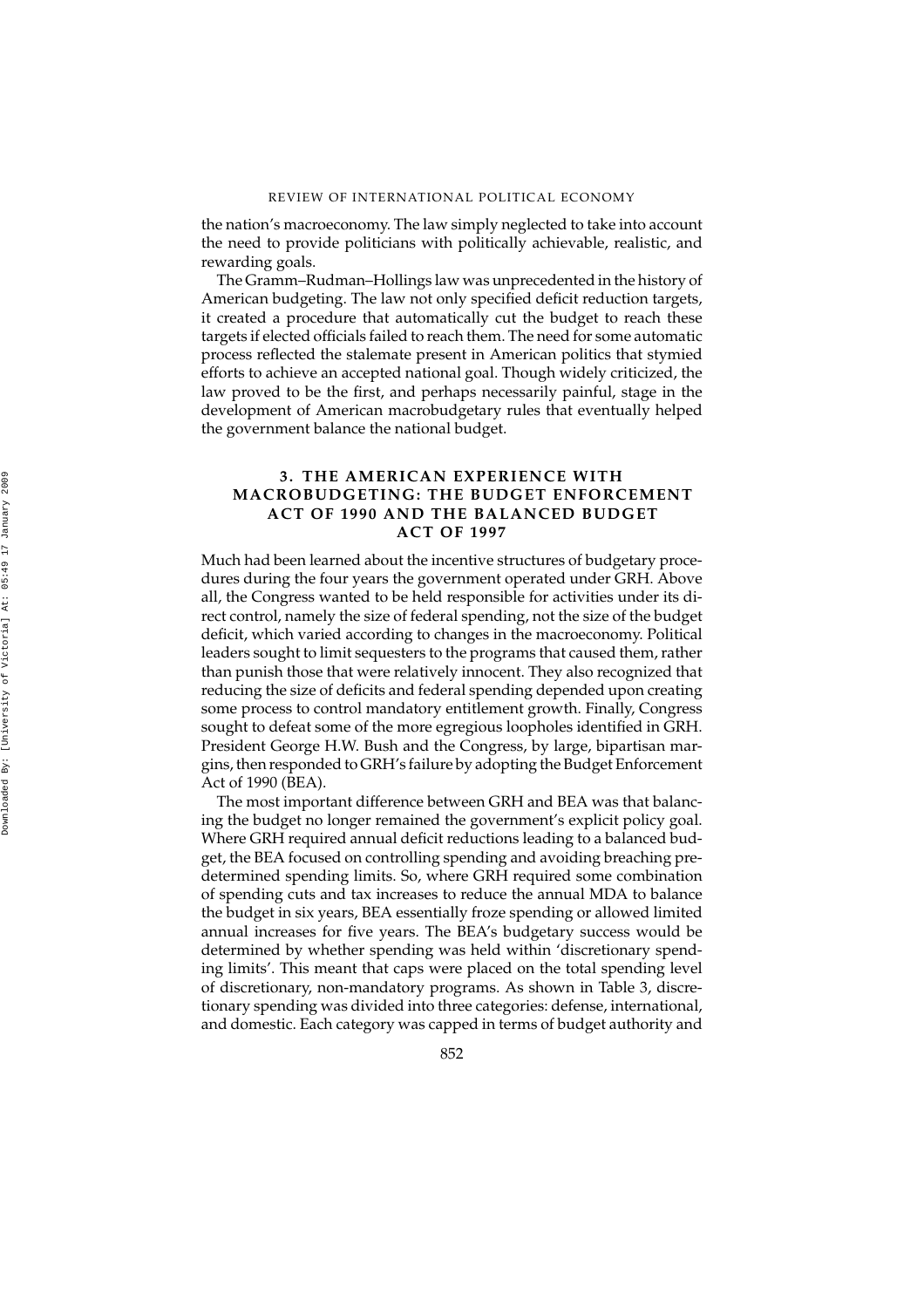SAVAGE AND VERDUN: EUROPE'S STABILITY AND GROWTH PACT

**Table 3** Budget Enforcement Act of 1990: Discretionary spending limits (billions of dollars)

|                     |         |         | Fiscal year |         |         |
|---------------------|---------|---------|-------------|---------|---------|
|                     | 1991    | 1992    | 1993        | 1994    | 1995    |
| Defense             |         |         |             |         |         |
| Budget authority    | 288.918 | 291.643 | 291.785     |         |         |
| Outlays             | 297.660 | 295.744 | 292.686     |         |         |
| International       |         |         |             |         |         |
| Budget authority    | 20.100  | 20.500  | 21.400      |         |         |
| Outlays             | 18.600  | 19.100  | 19.600      |         |         |
| Domestic            |         |         |             |         |         |
| Budget authority    | 182.700 | 191.300 | 198.300     |         |         |
| Outlays             | 198.100 | 210.100 | 221.700     |         |         |
| Combined categories |         |         |             |         |         |
| Budget authority    |         |         |             | 510.800 | 517.700 |
| Outlays             |         |         |             | 534.800 | 540.800 |

*Source:* US House Budget Committee (1997).

outlays for three fiscal years, FY1991–93. 1 Total levels of spending were set for FY1994 and FY1995, with the division of these totals into categories to take place during the consideration of the FY1993 budget. The caps could be adjusted to take into account inflation, changes in accounting rules, and emergency spending. The economic estimates used for the budget cycle would be locked into place when the president submitted his budget to Congress, thereby avoiding politically motivated optimistic revisions in the economic forecast.

To address the issue of controlling mandatory spending, the new law initiated the use of a pay-as-you-go (PAYGO) process. The PAYGO provisions required that all new tax as well as new mandatory legislation had to be deficit-neutral. This requirement applied to the net of all such legislation, not to individual bills. So, for example, the net legislative proposals that would increase entitlement benefits had to be offset by revenue increases that made the legislation deficit-neutral. By creating this tradeoff, PAYGO was designed to encourage compromise and bargaining in the setting of fiscal priorities (Frankel, 2005). PAYGO, it should be made clear, did not apply to the entitlement benefits and the resulting spending that stemmed from existing mandatory programs.

To enforce the spending caps and the PAYGO rules, the new law retained sequestration as the primary form of sanction for budgetary noncompliance. Sequesteration in the BEA for discretionary spending differed from GRH in two important ways. First, there were far fewer exempt discretionary programs, the most noticeable exclusion being military personnel. Among entitlement programs, Social Security, most prominently, was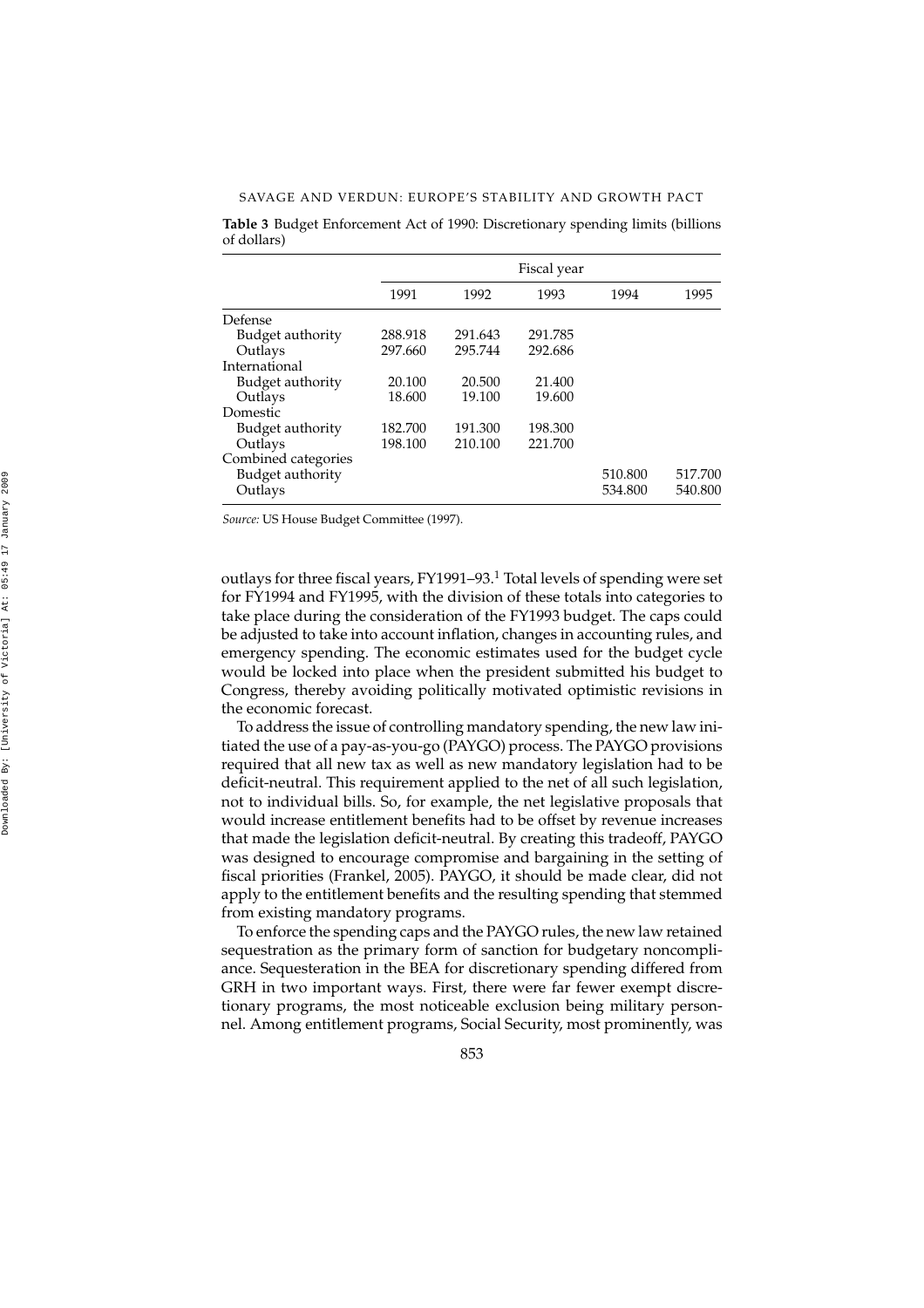## REVIEW OF INTERNATIONAL POLITICAL ECONOMY

declared exempt. Second, only the categories of spending that exceeded the spending caps would be subject to sequestration. If the defense category exceeds its cap, only that category would undergo sequestration sufficient to comply with the cap, with that amount determined by OMB. Both OMB and CBO would produce sequestration reports, and GAO would produce a sequestration compliance report. 'Firewalls' were erected between the spending categories, so defense funding, for example, could not be transferred into the international category. Sequesters would be imposed if either budget authority or outlay targets were breached. If both forms of spending caps were exceeded, the sequester on budget authority would be calculated first, because changes in budget authority most accurately reflected changes in public policy. Sequesters could occur at various points at time in the budget cycle, depending upon type of appropriations bill and its enacting date, including a 'look back' procedure if a spending cap or PAYGO violation took place during a fiscal year. Furthermore, determining whether spending exceeded these caps proved to be a simpler procedure than making the more complex economic analysis of whether the GRH deficit levels were exceeded. Levels of spending could be calculated by examining the historical rate of outlays by account, whereas estimating deficit levels depended upon a broader analysis of the macroeconomy. Finally, an additional form of sanction came by way of parliamentary points of order made by individual legislators that were enhanced over their GRH versions. For example, rather than single-year points of order, legislation could be subjected to a five-year points of order if the item in question violated the forthcoming year's spending levels, the sum of five year spending levels in a budget resolution, or if it violated the spending allocations made to the House and Senate Appropriations subcommittees (Rubin, 2003).

The BEA framework was extended throughout the 1990s, most notably in the Balanced Budget Act of 1997 (BBA). The Act stemmed from a broad budgetary agreement that reasserted the goal of balancing the federal budget. The BBA's spending and revenue provisions reflected the political balance that had shifted from 1990. Whereas the president in 1990 was George H.W. Bush, a Republican who faced a Democratically controlled Congress, in 1997 the president, Bill Clinton, faced a Republican controlled Congress. Not surprisingly, under the American Constitution which locates the locus of budgetary decision making with the legislative branch, the budgetary priorities largely reflected the relatively unified Republican Congress. Under the BBA, total spending would decline by \$961 billion over ten years, and revenues would be cut by \$250 billion over the same period. Spending priorities would also change from the 1990 BEA. Comparing Table 3, which outlines the spending levels of the BEA, with Table 4, which does the same for the BBA, it may be seen that the 1997 law provided for a greater increase in budget authority for defense than the BEA, 7.8 percent over five years, versus less than one percent over three years. The 1997 BBA collapsed the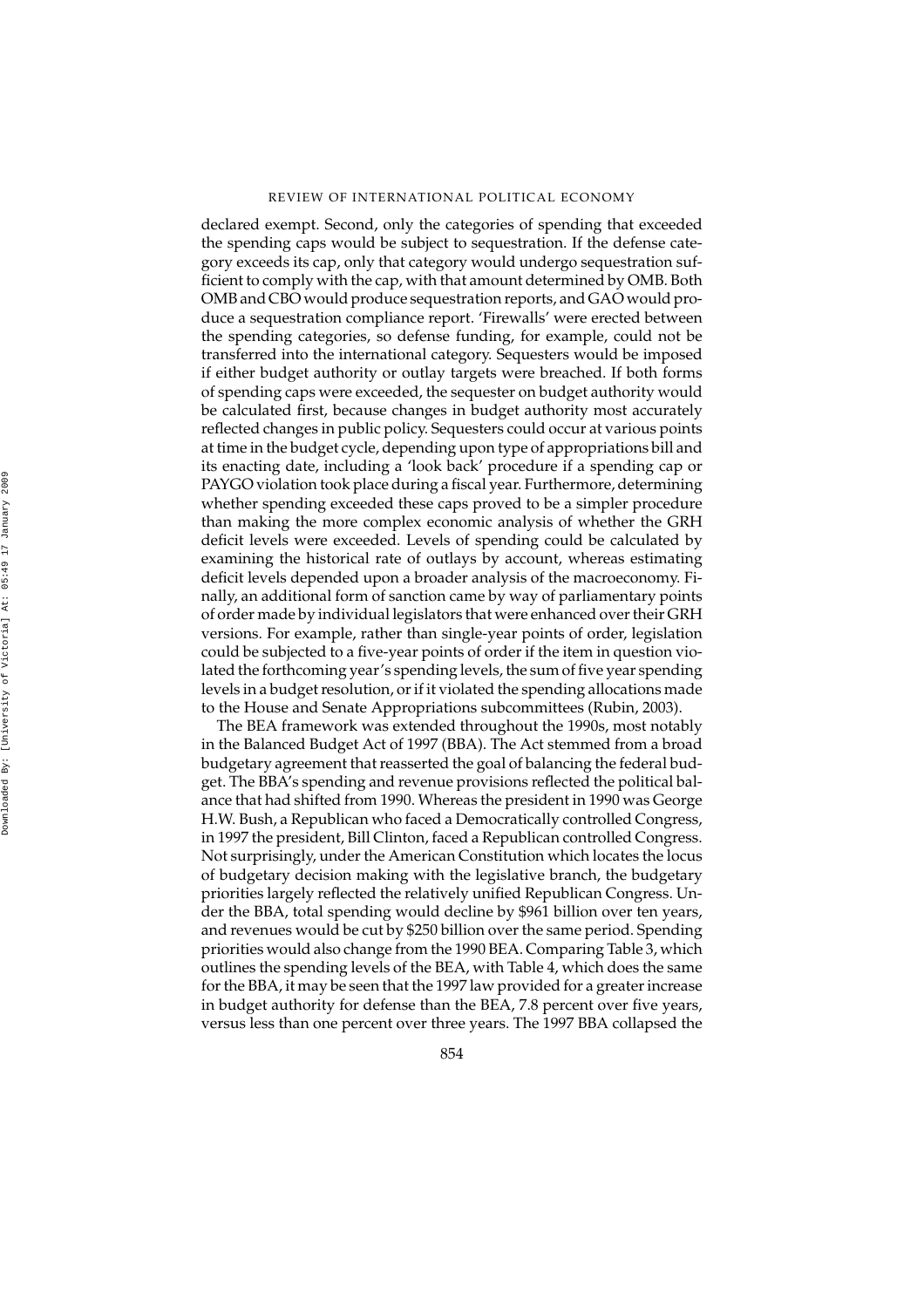|                  |                            |      | Fiscal year                  |      |      |  |  |  |
|------------------|----------------------------|------|------------------------------|------|------|--|--|--|
|                  | 1998                       | 1999 | 2000                         | 2001 | 2002 |  |  |  |
|                  |                            |      | Total discretionary spending |      |      |  |  |  |
| Defense          |                            |      |                              |      |      |  |  |  |
| Budget authority | 269                        | 272  | 275                          | 282  | 290  |  |  |  |
| Outlays          | 267                        | 267  | 269                          | 271  | 273  |  |  |  |
| Nondefense       |                            |      |                              |      |      |  |  |  |
| Budget authority | 258                        | 261  | 262                          | 260  | 261  |  |  |  |
| Outlays          | 286                        | 293  | 295                          | 294  | 288  |  |  |  |
|                  | Total entitlement spending |      |                              |      |      |  |  |  |
| Medicare         | 221                        | 233  | 253                          | 261  | 280  |  |  |  |
| Medicaid         | 105                        | 112  | 120                          | 129  | 138  |  |  |  |
| Entitlements     | 564                        | 597  | 625                          | 662  | 673  |  |  |  |

SAVAGE AND VERDUN: EUROPE'S STABILITY AND GROWTH PACT

**Table 4** Balanced Budget Act of 1997 (billions of dollars)

*Source:* US House Budget Committee (1997).

discretionary domestic and international spending categories created by the BEA into a single nondefense category, and essentially froze spending for those programs at a 1.2 percent increase over a five-year period (US House Budget Committee, 1997). Under the BEA, however, domestic spending was permitted to grow by 5.8 percent over three years. Though these changes in the content of spending were of political relevance for the politics of the day, the important consideration here is that both political parties supported the BEA's macrobudgetary architecture.

## **3.1. Evaluating the effectiveness of BEA/BBA**

How well did the federal government comply with the BEA/BBA spending caps, which constituted the core element of these laws? The relevant years for evaluating compliance with the laws are FY1991 through FY1998. By FY1999, with the budget balanced and the size of projected surpluses continuing to rise, the government *de facto* ignored the BBA and then formally suspended it in 2001. Table 5 provides data on the laws' annual spending limits and the amount of spending that either was above or below the caps. The data indicate that from FY1991 through FY1994, budget authority for discretionary spending exceeded the caps by as much as \$14 billion in 1992, but from FY1994 through FY1998 budget authority consistently fell below the spending level. Meanwhile, outlays exceeded the cap in several years, but by no more than \$7 billion. Due to these spending violations, sequesters were twice imposed in the early FY1990s.

There are important caveats that should be considered when evaluating these laws. First, BEA/BBA only restrained new mandatory entitlement

855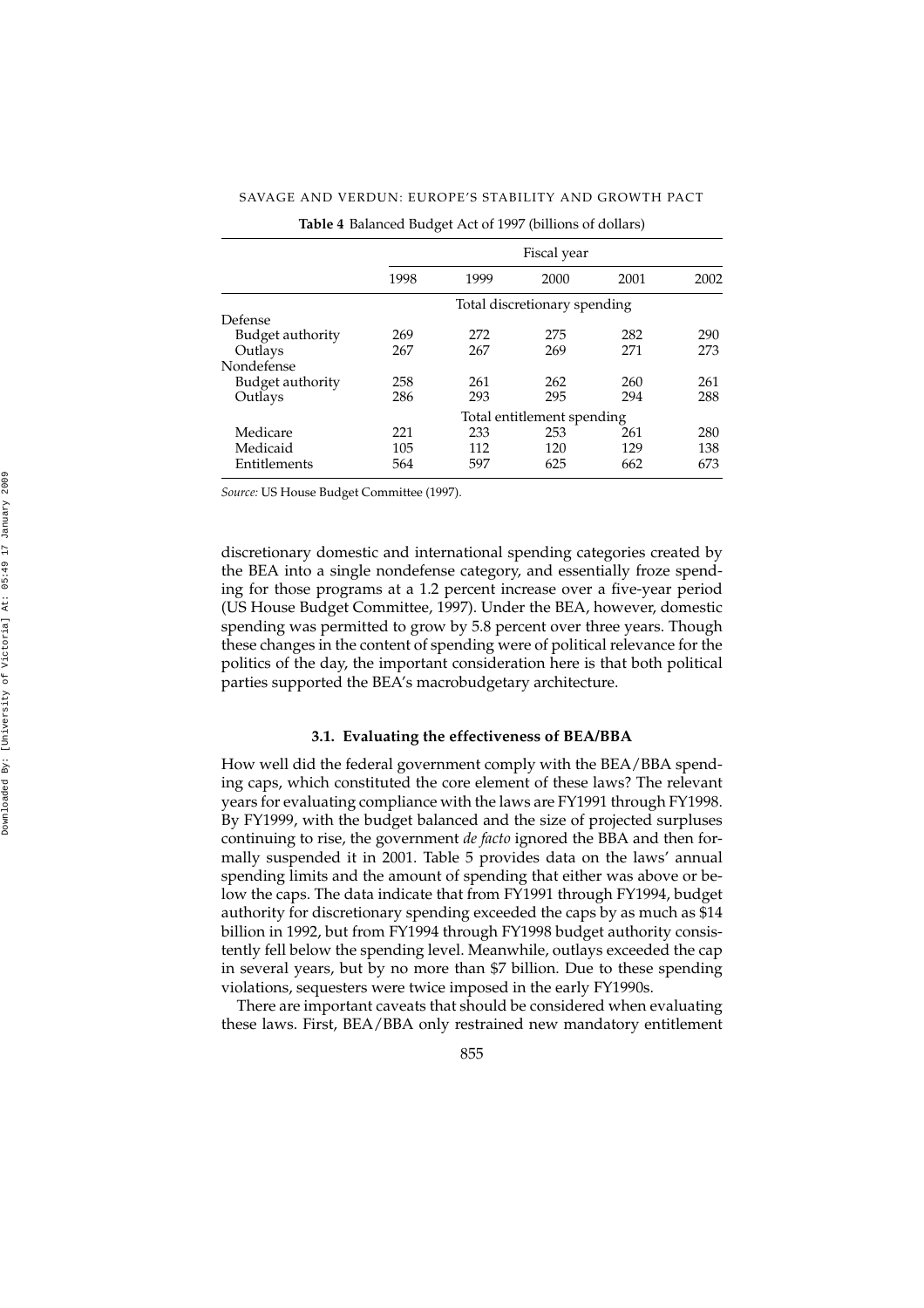| Table 5 Discretionary spending under the BEA/BBA: Variation between original spending caps and actual spending (billions of<br>dollars) |               |               |                 |            |                                                                                                                            |              |      |           |                |                 |            |
|-----------------------------------------------------------------------------------------------------------------------------------------|---------------|---------------|-----------------|------------|----------------------------------------------------------------------------------------------------------------------------|--------------|------|-----------|----------------|-----------------|------------|
|                                                                                                                                         |               |               |                 |            |                                                                                                                            | Fiscal years |      |           |                |                 |            |
|                                                                                                                                         | 1991          |               |                 |            | 1992 1993 1994 1995 1996 1997                                                                                              |              | 1998 | 1999      | 2000           | 2001            | 2002       |
|                                                                                                                                         |               |               |                 |            |                                                                                                                            |              |      |           |                |                 |            |
| Budget authority                                                                                                                        |               |               |                 |            |                                                                                                                            |              |      |           |                |                 |            |
| Outlays                                                                                                                                 | 492<br>514    | 503<br>525    | 534             | 511<br>535 |                                                                                                                            |              | 548  | 53<br>559 | 537<br>564     | 54<br>564       | 553<br>563 |
|                                                                                                                                         |               |               |                 |            |                                                                                                                            |              |      |           |                |                 |            |
| Budget authority                                                                                                                        |               |               | $\overline{11}$ |            |                                                                                                                            |              |      |           |                |                 |            |
| Outlays                                                                                                                                 | $\frac{1}{4}$ | $\frac{6}{1}$ | LO              |            | Amount of spending that was above or below (-) the limits<br>$2 \t-16 \t-18 \t-17 \t-1 \t49$<br>$7 \t4 \t-15 \t0 \t4 \t13$ |              |      |           | $\frac{17}{4}$ | $\frac{22}{85}$ | 182        |
|                                                                                                                                         |               |               |                 |            | Actual budget deficit $(-)$ or surplus<br>-203 -164 -107 -22 69                                                            |              |      |           |                |                 |            |
|                                                                                                                                         | $-269$        | $-290$        | $-255$          |            |                                                                                                                            |              |      | 125       | 236            | 127             | $-158$     |
| Source: US Congressional Budget Office (2003).                                                                                          |               |               |                 |            |                                                                                                                            |              |      |           |                |                 |            |

REVIEW OF INTERNATIONAL POLITICAL ECONOMY

856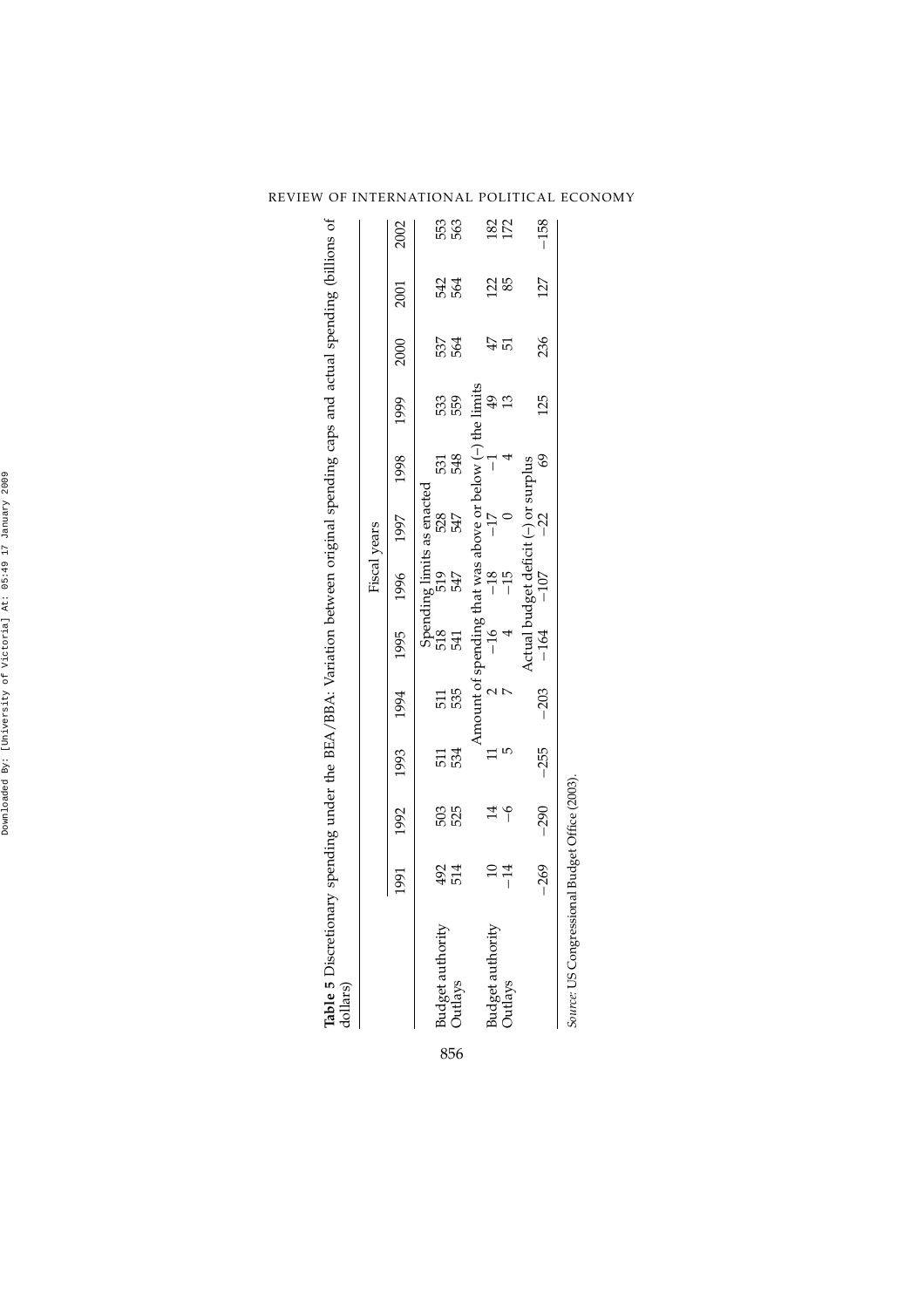spending through the PAYGO rules, they did not reform or contain the spending associated with existing programs. As a result, entitlement spending grew by approximately four to six percent during these years, even as discretionary spending was limited to some two percent growth at the same time. Second, the laws depended upon spending caps that were arbitrarily selected. Third, as in the case of GRH, the laws encouraged an annual, short-term focus in budgeting that did little to encourage thoughtful programmatic prioritization. This short-term thinking also encouraged the inevitable efforts at budgetary gimmickry. These included the shifting of programs from discretionary accounts to the mandatory category of spending, and the rise of emergency spending, which was exempt from the spending caps and sequestration.

Given the magnitude of total discretionary spending, BEA/BBA proved to be remarkably successful in limiting the growth of federal discretionary expenditures and the expansion of new unfunded mandatory programs. During the period FY1991 through FY1997, total regular discretionary budget authority fell \$14 billion below the spending caps, and outlays fell \$19 billion below the caps (US Congressional Budget Office, 2003). During these years of fiscal restraint, the budget deficit of \$290 billion in FY1992 became a surplus of \$69 billion in FY1998. Surpluses were then projected for at least the next ten years, with the real possibility that the entire national debt could be extinguished. As a result, the spending caps were ignored during next three years and the law was permitted to expire in 2002. Moreover, both George Bush and Al Gore proposed major tax cuts in 2000, with Bush's enacted 2001 cuts reaching 1.4 percent of GDP. Recently, as the federal budget again is running huge deficits, many Republicans and Democrats have called for the reinstitutionalization of the BEA/BBA fiscal rules.

# **4. THE GERMAN CASE: APPLYING THE BEA/BBA TO THE EU**

How would these American attempts at macrobudgetary rules work in the EU? To answer this question, it is useful to examine the case of Germany and the events that led to the crisis of 2003.

The fiscal and monetary regime in the EU's euro area is characterized by supranational sovereignty over monetary policy provided by the European Central Bank, with fiscal policy determined by the sum of the policies of the national member state governments. To encourage some degree of fiscal coordination in the euro area, the TEU includes a macroeconomic and budgetary surveillance process and the excessive deficit procedure, which were later enhanced by enforcement provisions of the SGP. The SGP's critics argue, however, that its sanctions are insufficient to prevent free-riding behavior by the member states. The SGP penalty system is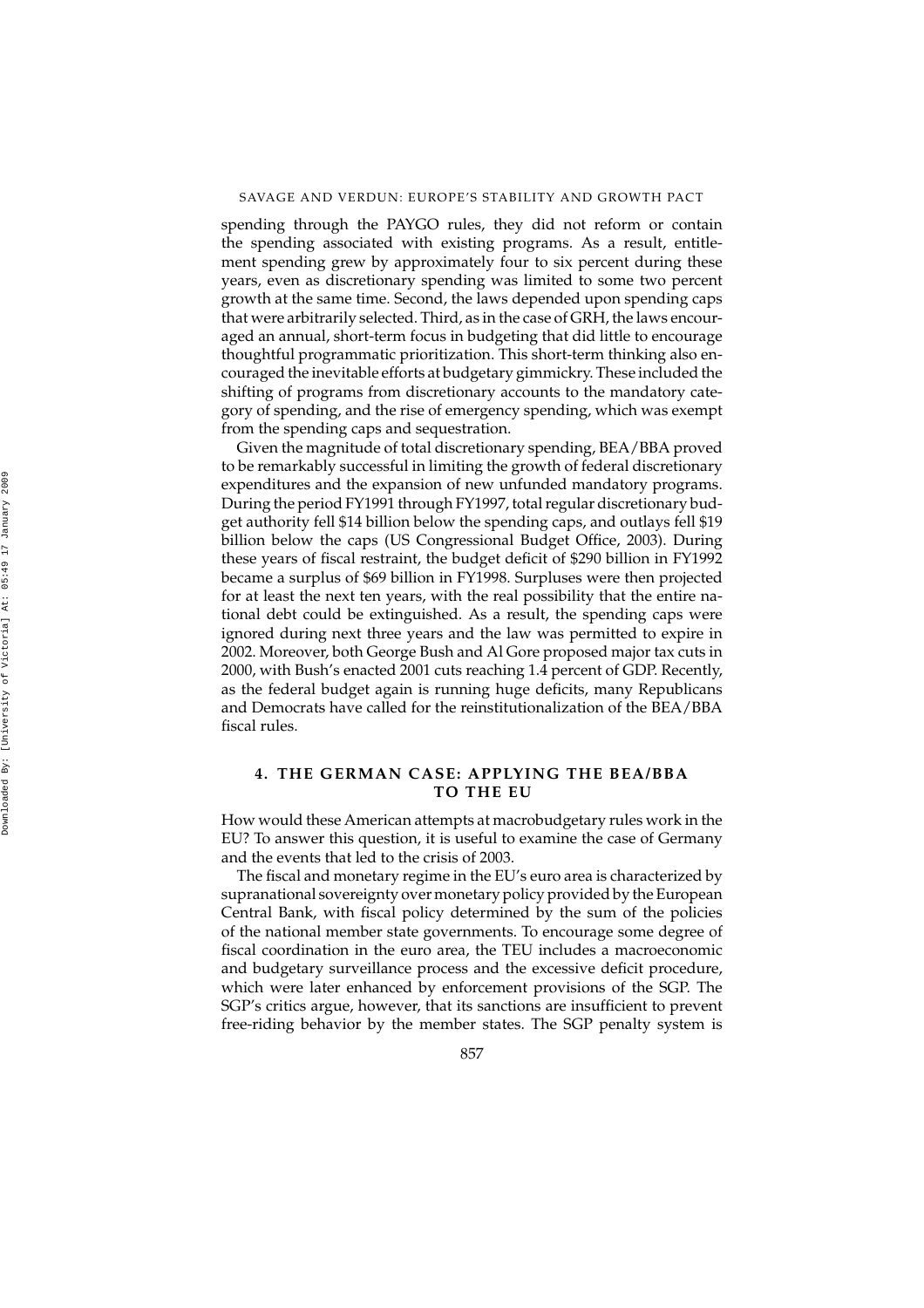## REVIEW OF INTERNATIONAL POLITICAL ECONOMY

so draconian that it would only be applied after an extended period of blaming-and-shaming. The theme of our paper is on the benefits of an SGP that focuses on the level of government expenditures, rather than a government's budget deficit as a percentage of GDP, as the measure of compliance with efforts at realizing euro area fiscal coordination.

As for the events that led to the crisis of 2003, recall that the Stability and Growth Pact consists of provisions that further strengthen and clarify the timetable and steps to take in the excessive deficit procedure (TEU Article 104). As a member state moves further along in the excessive deficit procedure, it comes closer to being penalized by paying a financial deposit or ultimately a fine for exceeding the deficit ceiling. In 2000, Germany recorded a budget surplus of 1.1 percent of GDP, with Finance Minister Hans Eichel predicting significant debt reduction, tax cuts, and spending increases. These plans were quickly set aside as Germany entered a recession in the third quarter of 2001, causing the government to estimate its deficit for that year at 2.5 percent of GDP. In August, Eichel raised the idea that the SGP be revised, with its focus placed on controlling spending targets rather than deficits, as deficits stemmed from changes in the macroeconomy rather than from policy decisions (Savage, 2005). 'You can plan spending in a budget but you cannot plan your income', Eichel noted. 'The decisive thing for me is that we pursue [budget] consolidation steadfastly, independently of whether or not there is more or less income one year due to economic developments' (Hulverscheidt and Dombey, 2001). After much outcry, Eichel recanted and declared, 'We are firmly sticking to our goals of balancing the budget by 2006' (Simonian, 2001).

As the recession deepened, Germany's fiscal condition worsened. In January 2002, the Commission urged ECOFIN to issue Germany an early warning reprimand. Rather than embarrass the German government before the federal elections, due to be held in September of 2002, ECOFIN instead reached an 'agreement' with Germany that it would balance its budget in 2004. Nonetheless, the deficit continued to grow, and on 22 November 2002 the Commission initiated the first stage of the excessive deficit procedure (TEU Article 104 §3). ECOFIN agreed and in January of 2003 adopted the Commission's recommendations, based on its cyclical econometric models, that Germany take corrective action to lower its deficit to 2.75 percent of GDP for 2003 (TEU Articles 104 § 6 and §7). This Council recommendation required that Germany make fiscal policy changes amounting to one percent of GDP. The Germans, in compliance with the TEU and SGP's surveillance procedure, reported that their 2002 deficit was 3.6 percent of GDP and that it would exceed 3.0 percent of GDP for 2003. In November 2003, the Commission notified ECOFIN that Germany's deficit would remain excessive and recommended that further corrective action was necessary, equivalent to 0.8 percent GDP in 2004 and 0.5 percent of GDP in 2005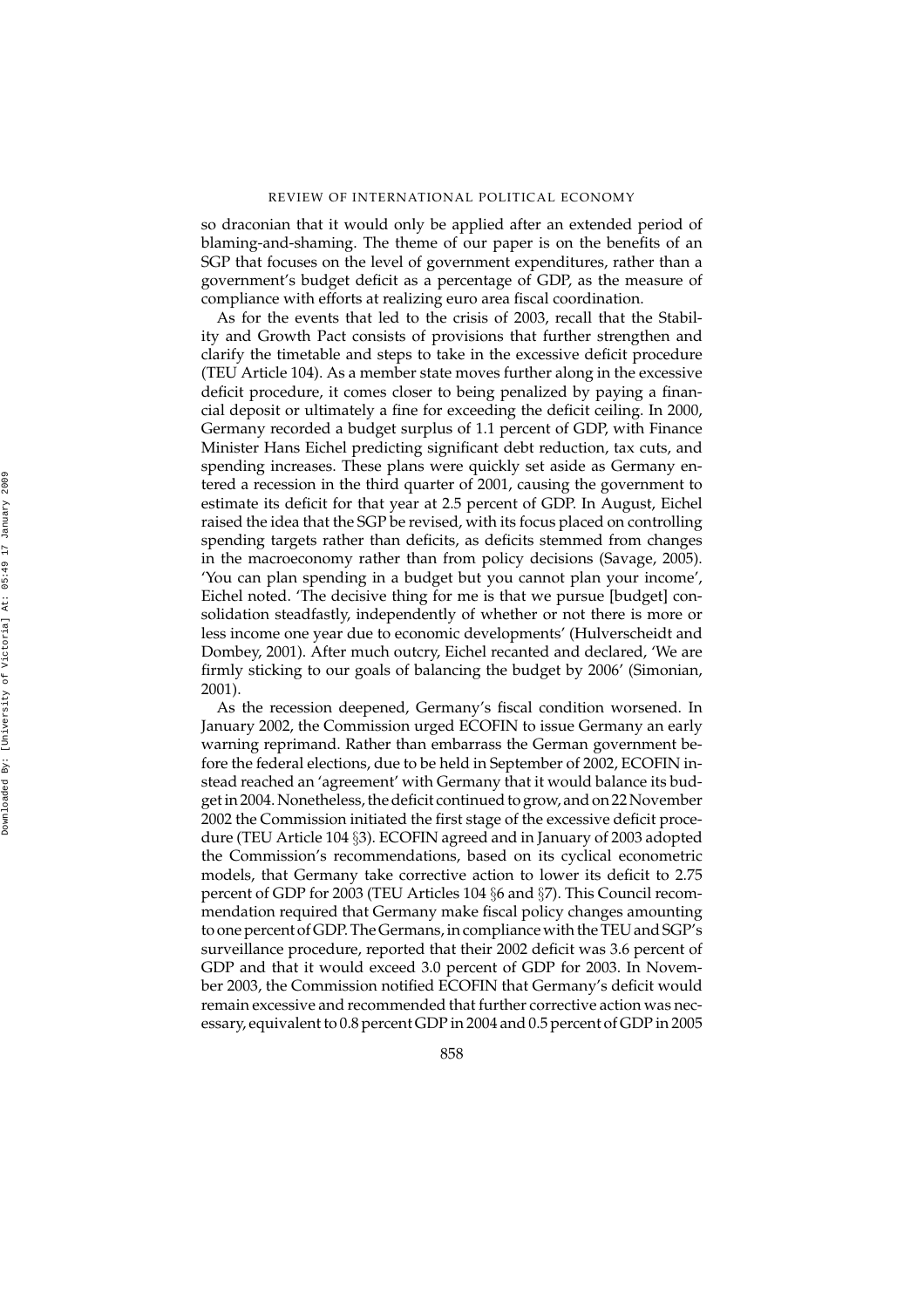#### SAVAGE AND VERDUN: EUROPE'S STABILITY AND GROWTH PACT

(Commission Recommendation for a Council decision TEU Article 104 § 8 and Commission recommendation for Council decision TEU Article 104 §9). ECOFIN then shocked the Commission and the rest of the world by rejecting its findings and suspending the excessive deficit procedure against Germany (Council Conclusion of 25 November 2003). ECOFIN declared that the German government complied with its January recommendations to make budgetary changes equal to one percent of GDP, and that its excessive deficits stemmed not from the lack of political will or as a result of a rouge fiscal policy, but from a failing economy and a two percent fall in Germany's GDP. ECOFIN rejected the Commission recommendation that a further 0.8 percent of GDP fiscal policy changes were required, and instead indicated that 0.6 percent was sufficient (Council Conclusion of 25 November 2003).

As the Council noted, Germany's ability to comply with the Commission's recommendation were greatly complicated by its domestic economic situation. In addition to a worsening macroeconomy, Chancellor Gerhard Schröder's efforts to achieve budgetary savings through the reforms outlined in his 'Agenda 2010 package' required the support not only of his own Social-Democratic party, but also of the opposition Christian Democratic party and from the governments of the states (or *Länder*) who have competency over these policy areas. These politically difficult to enact reforms were a serious attempt at reforming the social welfare system and labor market in Germany. Thus, at a time when Schröder was engaged in highly sensitive coalition building, he confronted the Commission's reprimand, and ultimately that of the Council, for failing to comply with the SGP. Seeing that France was facing its own reprimand in September 2003 (and that country had originally been willing to accept the next steps of sanction in the SGP), Germany sought an ally in France against the Commission. Joining then with France, the two member states successfully convinced the Council to suspend the excessive deficit procedures for both France and Germany (Heipertz and Verdun, 2003, 2005, 2006).

## **4.1. The German case: The value of spending targets rather than SGP deficit targets**

If the SGP had relied upon spending targets, as found in the American macrobudgetary rules and called for by Hans Eichel, the EU's crisis of 2003 and its aftermath could have been averted. If the targets had been met, particularly after the German government complied with ECOFIN's January recommendations, Germany would have been in compliance with the SGP. The deficit, no doubt, would continue to grow, responding to both changes in Germany and Europe's macroeconomic problems, and to Germany's own automatic stabilizers. Yet, Germany's public officials could

#### 859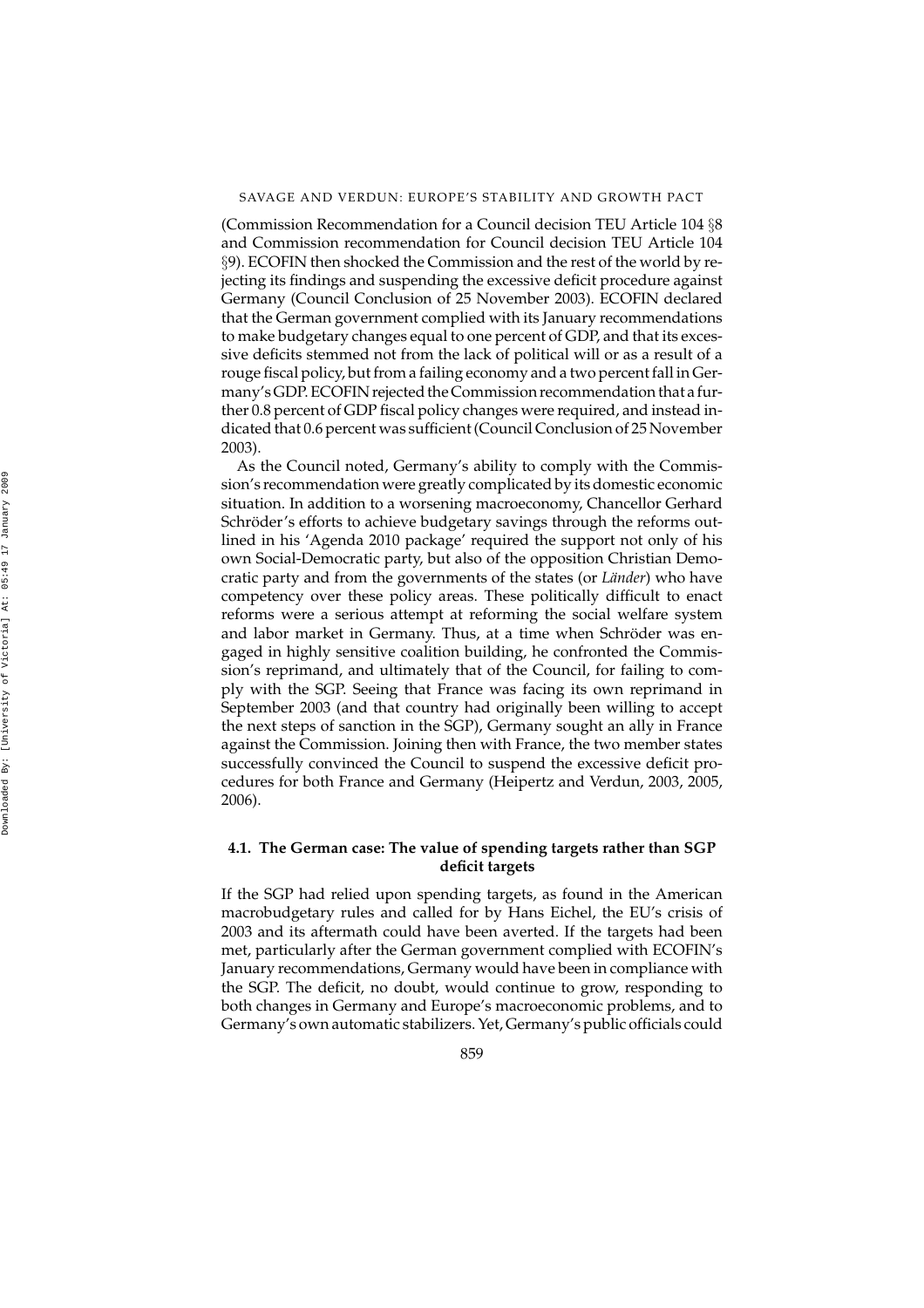#### REVIEW OF INTERNATIONAL POLITICAL ECONOMY

have justifiably claimed credit for complying with the SGP, and ECOFIN would not have appeared favoring the big member states. Germany, therefore, would have been behaving in a proper counter-cyclical fashion.

Finally, by determining whether Germany's spending remained within its designated limits, the Commission would have spared itself from the criticism that its cyclical deficit calculations were flawed, if not biased. Spending levels can be evaluated by extrapolating from expenditure trends by budgetary accounts. The calculation of cyclically-adjusted deficit levels, as called for in the SGP, rests upon far more complex econometric models of the macroeconomy and fiscal policy. German authorities challenged the accuracy of the Commission's cyclical forecasts, as one German economist noted, 'The whole notion of structural deficit is very shaky. A lot of questionable assumptions go into these calculations' (Savage, 2005: 177). The quality of the Commission's cyclical models has been the subject of some debate in the EU (Fatas *et al.* , 2003; Hodson and Maher, 2004). Without reliable models, the SGP's reliance on deficit targets as the measure of proper budgetary policy is undermined. An SGP based on spending limits would free the EU of much of this discussion.

There are three reasons why such a revision in the SGP would be both practical and effective in the German case. First, as Hallerberg (2004a,b) suggests, Germany already possesses one of the four 'delegation' budgetary systems with strong ministries of finance in the EU, which has the power to reject the budget requests of spending ministries. Second, Germany's strong Ministry of Finance and budgetary process is complemented by reforms that took place in 2004 that strengthen the fiscal link between the federal government and Germany's 16 federal states (Benoit, 2004). These reforms include having the states share in any financial penalties imposed on the federal government because of SGP violations. European Commissioner Joaquín Alumnia praised this new relationship in an October 2006 speech, saying 'Some countries such as Austria, Belgium and Germany have adopted a cooperative approach that seeks to reach an agreement on the fiscal targets assigned to each level of government in order to ensure the respect of the SGP' (Alumnia, 2006). Third, as Hans Eichel suggested, Germany has already proved itself capable of controlling budgetary expenditures. Table 6 shows the level of general government expenditures for all types of spending for all levels of government, as well as the size of the budget deficit as a percent of GDP for the years 2000 through 2005. The table indicates that following a spurt of expenditure growth upon Germany's entry into EMU, spending remained essentially steady-state in 2001 through 2003, and actually fell in 2004 and 2005 from 2003 levels as a percentage of GDP. If the SGP targeted expenditures rather than deficits, Germany would have been in compliance in 2003. Moreover, Germany's political leadership received faint praise and little opportunity for political credit claiming for their efforts that kept spending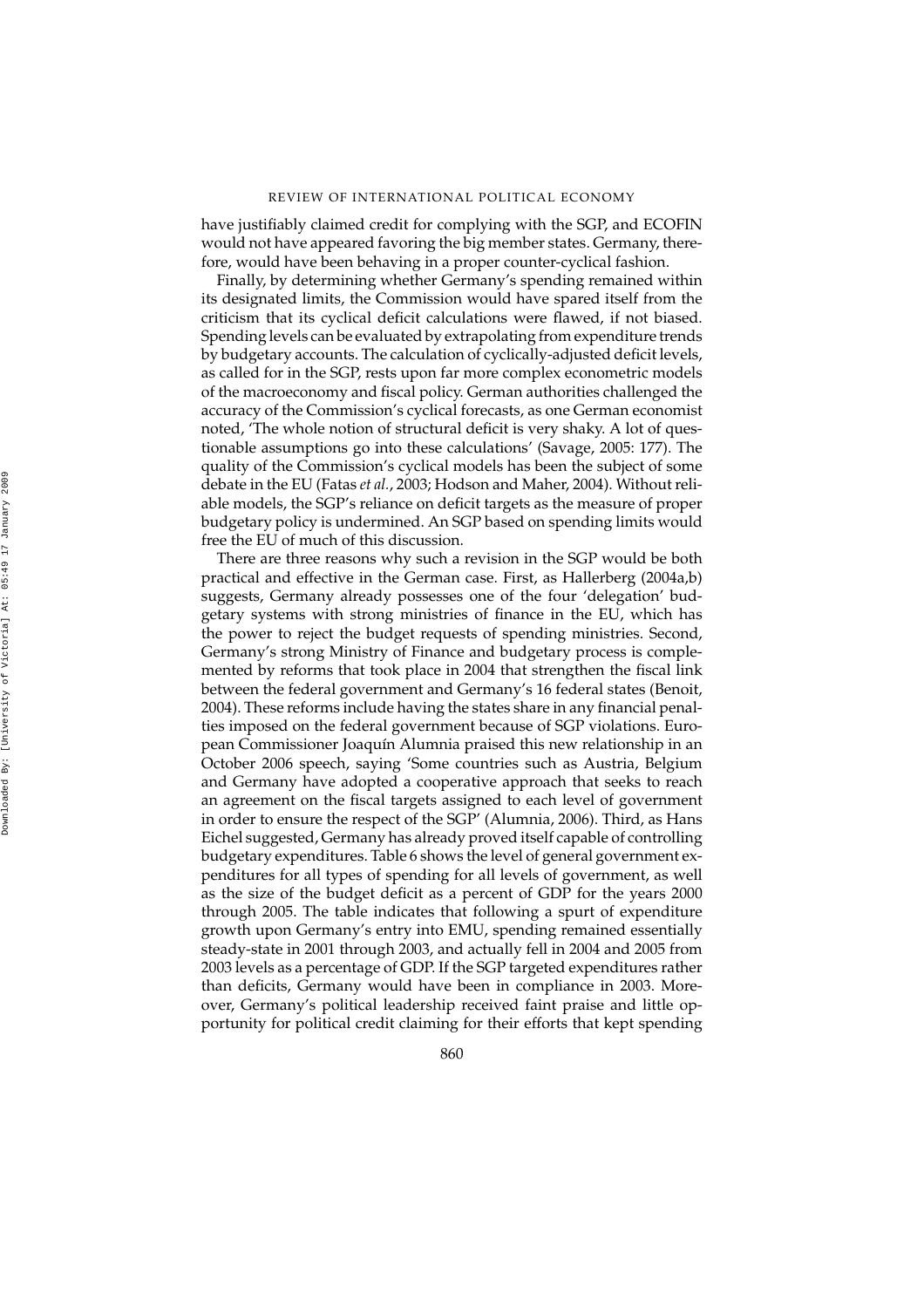#### SAVAGE AND VERDUN: EUROPE'S STABILITY AND GROWTH PACT

**Table 6** German general government budget expenditures and deficit, 2000–2005 (millions of 1999 DEM euros and as a percent of GDP)

|                                     | 2000 | 2001             | 2002 | 2003   | 2004  | 2005                                                       |
|-------------------------------------|------|------------------|------|--------|-------|------------------------------------------------------------|
|                                     |      |                  |      |        |       | 928,470 1,005,060 1,030,760 1,046,810 1,038,040 1,048,700* |
| Expenditures as a<br>percent of GDP | 45.7 | 48.3             | 48.1 | 48.5   | 47.1  | 46.8                                                       |
| Deficit as a percent<br>of GDP      |      | $+1.3 -2.8 -3.7$ |      | $-4.0$ | $-37$ | $-3.2$                                                     |

∗Estimate

*Sources:* Eurostat (2004, 2006).

OECD General Government Accounts, V. IV, Paris (2004, 2005).

under control. Instead, they experienced EU condemnation for growing deficits stemming from macroeconomic forces that overtook much of Europe.

# **5. CONCLUSION: RECOMMENDATIONS FOR REFORMING THE SGP**

Having been part of an international change in government public finance reform, the EU might have produced a budgetary regime that member states could have more easily complied with had it not only reflected on its own path towards EMU, but also the experience of other countries seeking to achieve similar goals (i.e. reduce public debt and deficits). Failing that, the EU remains caught in its legal structure and thus stays within the paradigm of keeping budgetary deficits at three percent of GDP.

As long as the EU retains the SGP, it is imperative that the law be made politically credible and effective in restraining member state budgets. Having one of its most publicly visible laws openly and repeatedly violated undermines the reputation, integrity, and political cohesion of the EU and the euro area. How, then, might the SGP reverse the member states' difficulty with achieving compliance? To answer this question, the EU may benefit from the lessons the United States has learned from its experience with macrobudgetary rules.

*First, the design of such rules must take into account the need for politicians to be able to claim credit for successfully compliant fiscal action*. The Americans revised their macrobudgetary rules to accommodate this political requirement. The framers of the Maastricht Treaty were, in fact, also sensitive to this matter when they selected the Treaty's fiscal convergence criteria. In 1992, high levels of compliance were expected for both the deficit and debt reference values, as the deficit criterion seemed within easy reach of most of the member states. By early 1997, however, a weak economy drove up the deficits of many of the EU's governments, regardless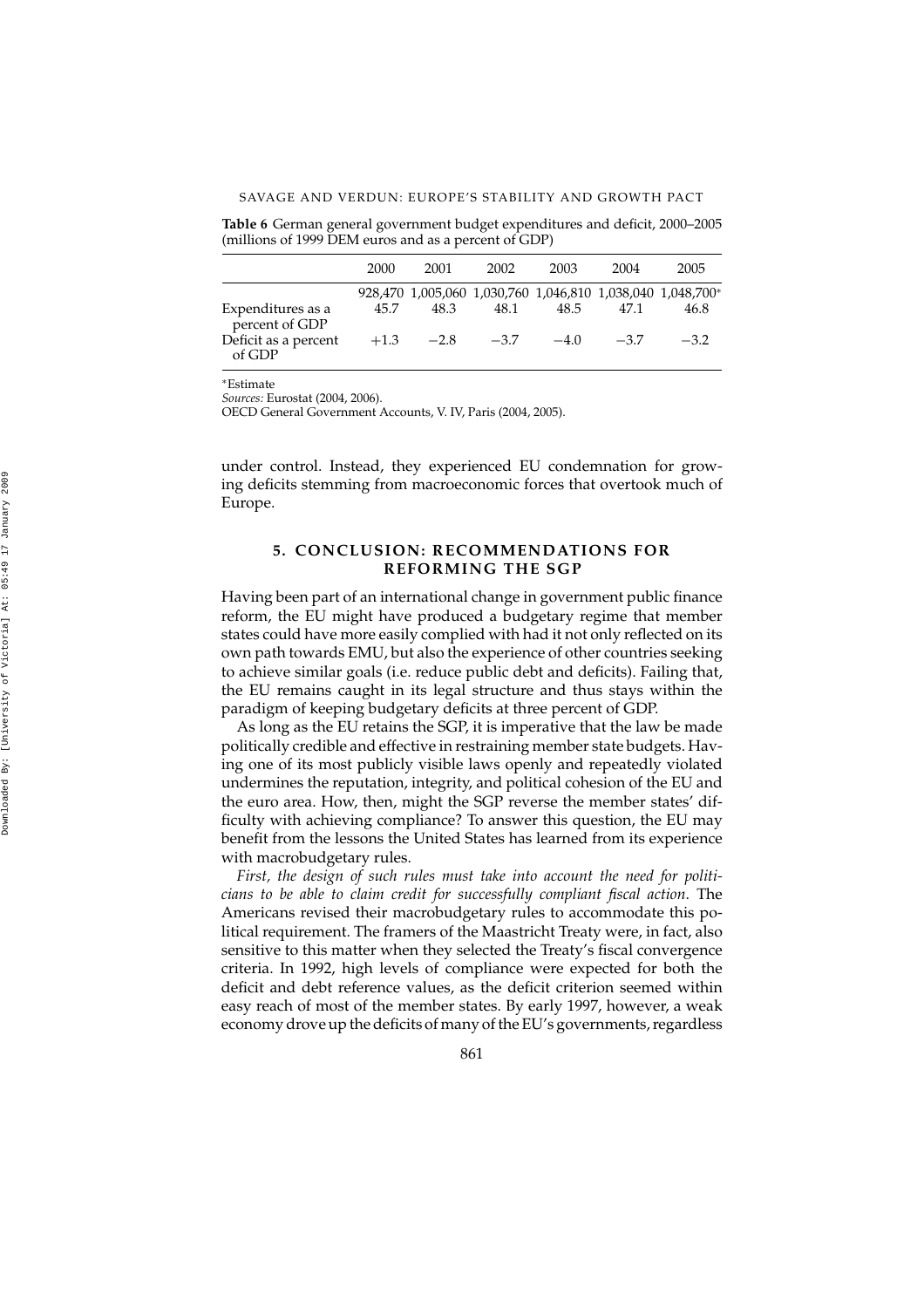### REVIEW OF INTERNATIONAL POLITICAL ECONOMY

of their efforts to meet the convergence criteria. Without a burst of revenue producing GDP growth in the fourth quarter of 1997 (and some favorable budgetary accounting rulings by the Commission) Germany, France, Spain, and Italy would have incurred deficits in excess of 3 percent of GDP. Including economically dependent deficit reference values in the Treaty almost led widespread noncompliance with the Treaty's convergence criteria and the collapse of the Economic and Monetary Union (Dyson and Featherstone, 1999; Savage, 2005). The crafting of SGP focused more on accommodating the immediate concerns of the Germans, rather than addressing the strategic need of all politicians to be able to claim credit for successful political action (Heipertz and Verdun, 2004). Hence, there was very little learning about the political difficulties of relying upon deficit targets incorporated into the design of the SGP.

*Second, substitute spending targets for deficit targets.* Macroeconomically driven deficit targets are often impossible to meet and, history shows, politically unrewarding. This will be the situation in the EU when the cur rent euro area economic expansion inevitably begins to contract, and with it an increase in SGP noncompliance (*International Herald Tribune* , 2006). Even member states with strong domestic institutions, those that scholars describe as 'delegation' states because they possess powerful finance ministries that can control profligate spending ministries, will incur excessive deficits when their economies are weak (Hallerberg, 2004a), as has been the case in Germany, France, Greece, and the United Kingdom. As the International Monetary Fund (IMF) pointed out, the use of macrobudgetary rules that rely on spending limitations is already successfully at work in Europe, e.g. in Finland, the Netherlands, and Sweden. 'This type of framework directly addresses distortions leading to excessive spending and does not automatically lead to a procyclical fiscal stance because stabilizers on the revenue side are free to operate. This type of rule can also curb the tendency to increase public spending during upturns. In addition, an expenditure rule can be easily explained to the general public and market participants, provided that the control aggregate is clear' (Daban *et al.*, 2003). Spending limits, consequently, would appeal to both small and large member states, because all would have greater control over their ability to comply with EU law than under the current SGP framework. Moreover, as the IMF noted, the member states would be encouraged to run proper countercyclical fiscal policies, rather than procyclical policies that chase after deficit reduction and balanced budgets in economically difficult times.

*Third, employ spending targets rather than deficit targets to avoid dependency on unreliable econometric models.* The shift from GRH to BEA/BBA pointed the way to a more credible and simpler estimate of budgetary aggregates that would activate the law's sanctions for non-compliance behavior. Member states are now subjected to cyclical models of budgetary deficits that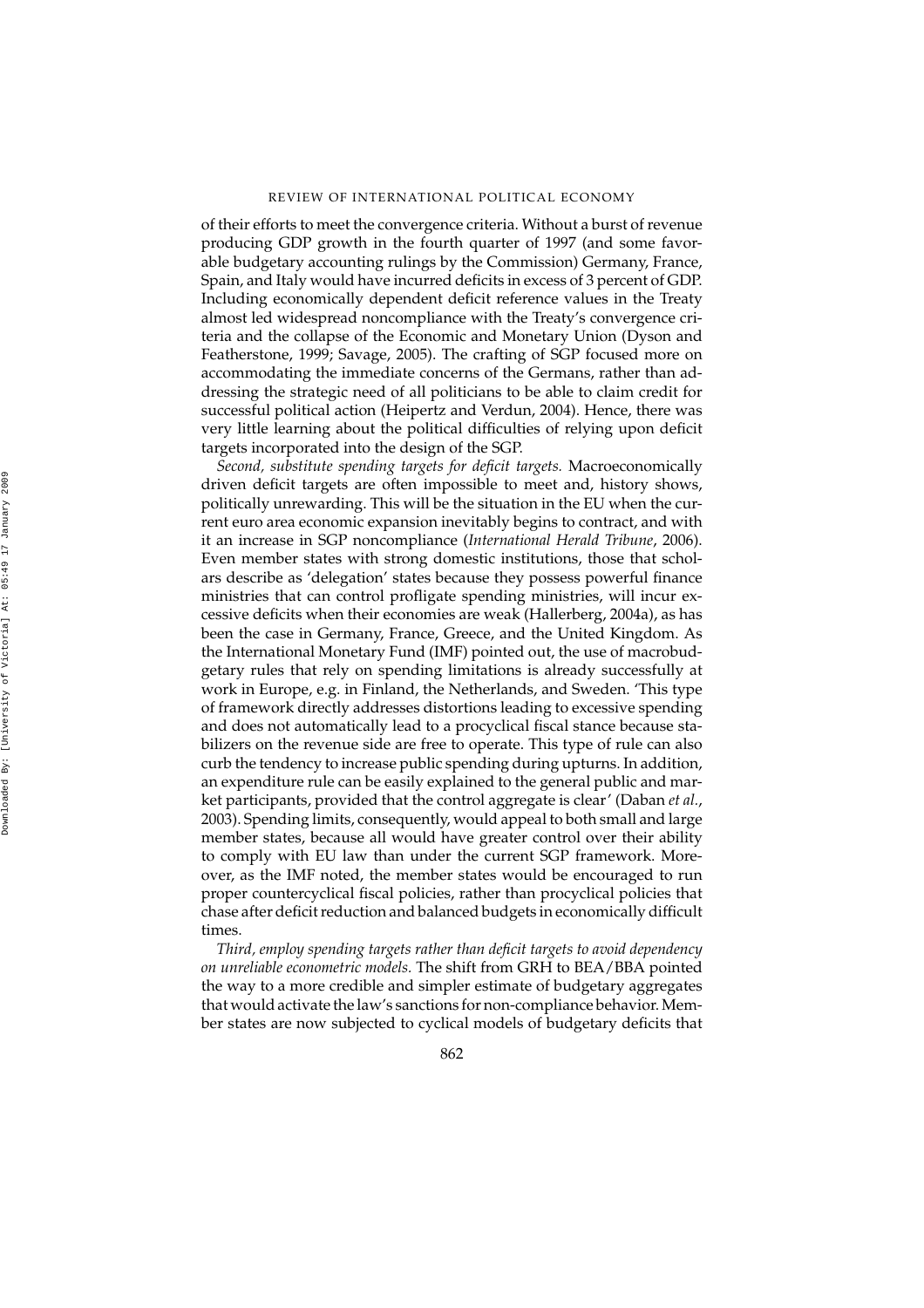### SAVAGE AND VERDUN: EUROPE'S STABILITY AND GROWTH PACT

are controversial, if not unreliable (Fatas *et al.* , 2003; Hodson and Maher, 2004). As the German case indicates, because these models react to shifts in the macroeconomy throughout the fiscal year, the member states are at the mercy of ever-changing cyclical estimates of budgetary deficits. Fixed spending limits would enable the member states to better plan their fiscal policies, and they would be free from of the constant uncertainty of cyclical modeling.

*Fourth, create politically realistic and compliable fiscal sanctions.* The American reform of its macrobudgetary rules shifted sanctions from draconian sequesters aimed at 'innocent' programs, to smaller, more politically acceptable and administratively manageable sequesters targeted at 'guilty' spending categories. A number of the recommendations shown in Table 1 suggest that the SGP's hard financial sanctions be scrapped. The problem, however, is not that the SGP's sanctions are financial or budgetary in nature, but that they are politically unrealistic. They require significant financial payments and impose significant political costs. Not surprisingly, ECOFIN has never punished a member state in this way as the SGP demands.

*Fifth, create programmatic spending caps to set budgetary and policy priorities.* These caps could be set, for example, in euros or perhaps in terms of percent of GDP. Setting the caps in terms of euros provides fixed spending targets throughout the fiscal year and thereby contributes to rational fiscal planning. A central point of this paper is that the initial American rule with its deficit reduction/balanced budget goal resembles that of the SGP, in that both rules aim at a moving target in the form of budget deficits, which are largely a function of changes in the macroeconomy that are often beyond the control of politicians. The Americans changed their rule to make it more effective by aiming at the more fixed target of spending levels than the moving deficit target of the SGP, and the EU may benefit by doing the same. So, using a GDP basis for setting caps has its own advantages, but spending levels may become less predictable with fluctuations in the economy and shifts in GDP. In the German case, for example, setting the cap at 47 percent of GDP for 2001 through 2005 would have allowed for an increase from 2000, but would have frozen spending during the next several years, while still allowing for higher spending rates than in 2004 and 2005. Obviously, these spending levels are open to negotiation. It is worth noting that the EU has recently developed the capacity to do so in a fashion similar to the BEA/BBA, by organizing spending by programmatic categories as well as by total levels of spending. This is a new development in international and national accounting rules and data collection, which permits the harmonization of budgetary figures by spending categories (OECD, 2004). The Maastricht Treaty required such harmonization of member state deficits by way of national accounting rules to determine their compliance with the convergence process (Savage, 2005). Using fundamentally the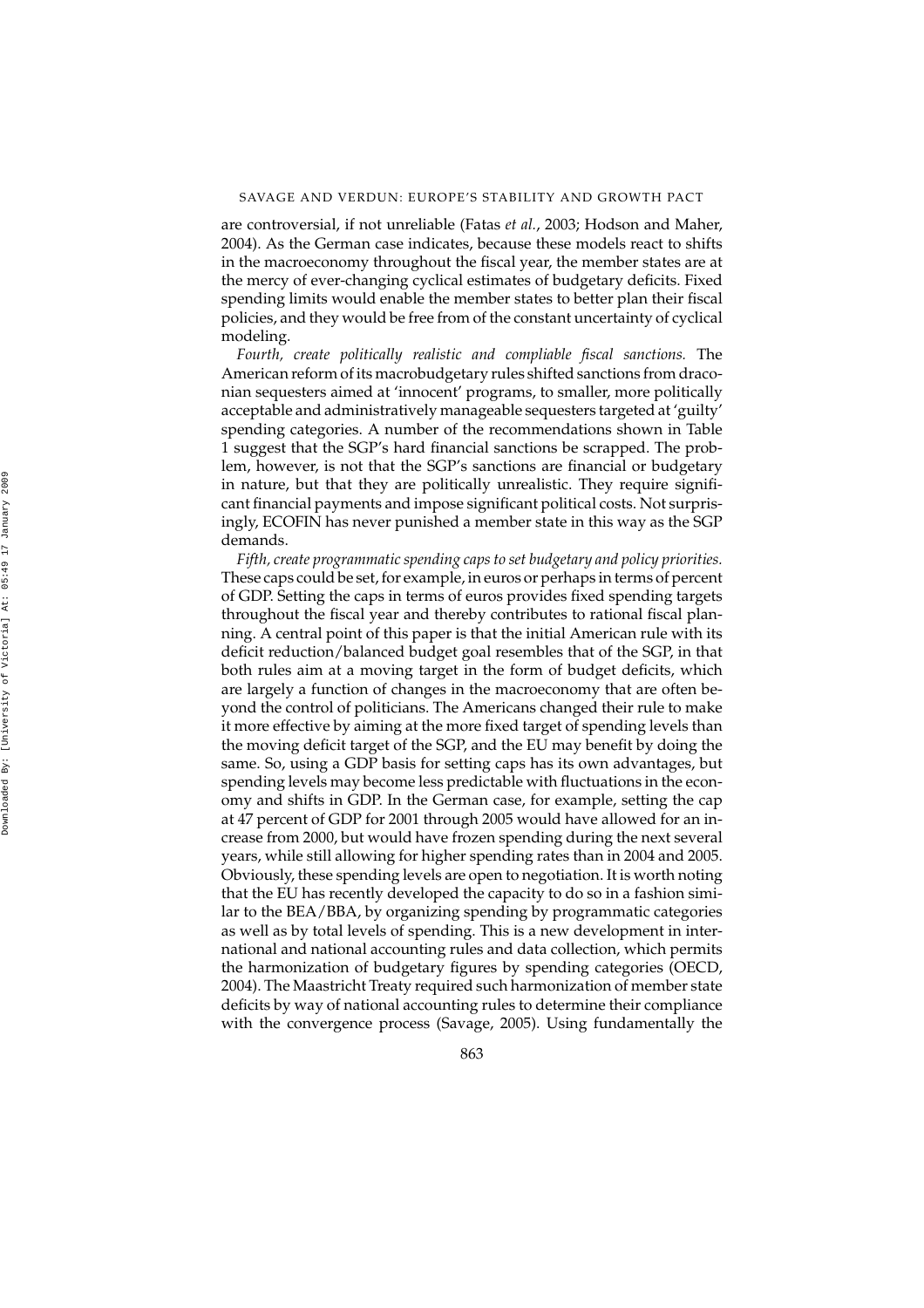same set of accounting rules, the Organisation for Economic Co-operation and Development (OECD) now has collected data on national budgetary expenditures by program. This means that spending caps by types of programs can help set budget priorities, perhaps in support of research and education programs as called for at the Lisbon Summit, in a more harmonized manner throughout the EU.

*Sixth, create specific budgetary mechanisms to control entitlement programs and tax policy.* PAYGO rules force politicians to make explicit tradeoffs that require offsets to accommodate additional spending for such programs or the lost revenue due to tax reductions. The EU may consider employing similar rules to complement caps on discretionary spending.

In conclusion, the EU needs to make further reforms to its macroeconomic framework (SGP and the Treaty) if it is to avoid the ongoing, politically corrosive effects of member state noncompliance. The model for these reforms may well be drawn from the painful lessons the Americans learned in creating their own macrobudgetary rules.

## **NOTE**

1 Budget authority is the total dollar value of obligations that an agency may incur that require immediate or future fiscal year expenditures. The actual expenditures for a given year are called outlays. Annual balanced budgets, deficits, and surpluses are determined by calculating the difference between revenues and outlays. To make changes in policy, lawmakers look first to changing levels of budget authority, which determines the size of outlays.

#### **REFERENCES**

- Alumnia, J. (2006) 'The Role of Regional, National and EU Budgets in the Economic and Monetary Union', 20 October, Speech/06/620, Brussels, p. 5.
- Artis, M. and Buti, M. (2001) 'Setting Medium-Term Fiscal Targets in EMU', in A. Brunila, M. Buti and D. Franco (eds) *The Stability and Growth Pact* , New York: Palgrave.
- Barber, T. and Blitz, J. (1999) 'Prodi's Rhetoric Highlights Public Disunity on Euro', *The Financial Times* , June 23: 2.
- Beetsma, R. (2001) 'Does the EMU Need a Stability Pact?', in A. Brunila, M. Buti and D. Franco (eds) *The Stability and Growth Pact* , New York: Palgrave.
- Begg, I. and Schelke, W. (2004) 'Can Fiscal Policy Co-ordination be Made to Work?', *Journal of Common Market Studies* , 42(5): 1047–55.
- Benoit, B. (2004) 'Germany to Take EU Stability Pact Into Constitution', *Financial Times*, 13 December, p. 2.
- Buti, M. and Giudice, G. (2002) 'Maastricht's Fiscal Rules at Ten: An Assessment', *Journal of Common Market Studies* , 40(5): 823–48.
- Buti, M. and Pench, L. (2004) 'Why Do Large Countries Flout the Stability Pact? And What Can Be Done About It?' *, Journal of Common Market Studies* , 42(5): 1025–32.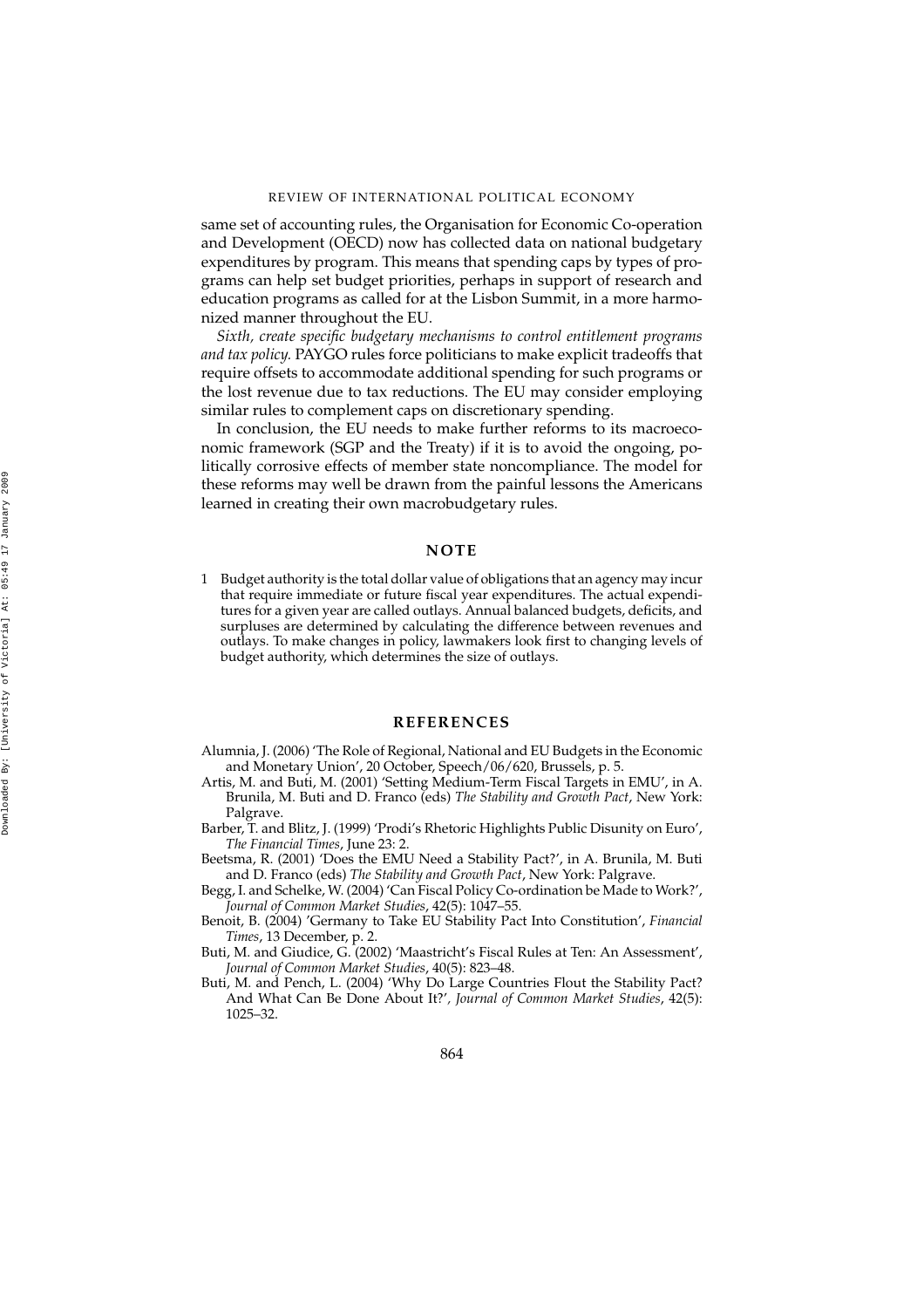- Collignon, S. (2004) 'Is Europe Going Far Enough? Reflections on the EU's Economic Governance', *Journal of European Public Policy*, 11(5): 909–25.
- Council of the European Union (2003) '2546th Council Meeting, Economic and Financial Affairs', Brussels: Council of the European Union, 25 November, C/03/320, 14492/1/03 (Presse 320).
- Council of the European Union (2005) 'Improving the Implementation of the Stability and Growth Pact', Brussels: Council of the European Union, 21 March, 7423/05, UEM 97, ECOFIN 104.
- Crowley, P. (2002), 'The Stability and Growth Pact: Review, Alternatives and Legal Aspects', *Current Politics and Economics of Europe*, 11(3): 225–44.
- Daban, T., Detragiache, E., di Bella, G., Milesi-Ferretti, G. and Symansky, S. (2003) *Rules-Based Fiscal Policy in France, Germany, Italy, and Spain*, Washington, DC: International Monetary Fund.
- Dyson, K. and Featherstone, K. (1999) *The Road to Maastricht: Negotiating Economic and Monetary Union* , Oxford: Oxford University Press.
- Eichengreen, B. and Wyplosz, C. (1998) 'The Stability Pact: More than a Minor Nuisance?', *Economic Policy* , 26: 67–113.
- Enderlein, H. (2004) 'Break It, Don't Fix It!', *Journal of Common Market Studies* , 42(5): 1039–46.
- Eurostat (2004) 'Euro-zone Government Deficit at 2.7% of GDP and Public Debt at 70.7% of GDP', News Release STAT/04/2004, 23 September.
- Eurostat (2006) 'Euro Area and EU 25 Government Deficit at 2.4% and 2.3% of GDP Respectively', News Release STAT/06/139, 23 October, Luxembourg.
- Fatas, A., von Hagen, J., Hallett, A. H., Sibert, A. and Strauch, R. (2003) *Stability and Growth in Europe: Towards a Better Pact* , London: Center for Economic Policy Research.
- *Financial Times*(2002) 'Prodi Defends Line on EU's "Stupid" Stability Pact', London edition, 22 October, p. 7.
- Frankel, J. (2005) 'Comment', in A. Posen (ed.) *The Euro at Five: Ready for a Global Role?*, Washington, DC: Institute for International Economics.
- Gros, D., Mayer, T. and Ubide, A. (2005) 'The Maastricht Dog that Lost Its Bark', *The International Economy* , 19(1): 12–5.
- Hahm, S. D., Kamlet, M., Mowery, D. and Su, T-T. (1992) 'The Influence of the Gramm-Rudman-Hollings Act on Federal Budgetary Outcomes, 1986–1989' *, Journal of Policy Analysis and Management*, 11(2): 207–34.
- Hall, P. A. (1986) *Governing the Economy: The Politics of State Intervention in Britain and France* , Cambridge: Polity.
- Hallerberg, M. (2004a) *Domestic Budgets in a United Europe* , Ithaca, NY: Cornell University Press.
- Hallerberg, M. (2004b) 'Don't Touch It', *Finance and Development* , 41(2): 28.
- Havens, H. (1986) 'Gramm–Rudman–Hollings: Origins and Implementation', *Public Budgeting & Finance*, 6(3): 4–24.
- Heipertz, M. and Verdun, A. (2003) 'Ruling Europe: The Theory and Politics of the Stability and Growth Pact: Origins and Future', Max Planck Institute: Research Report, December 2003, Cologne: Max Planck Institute, 209 p.
- Heipertz, M. and Verdun, A. (2004) 'The Dog that Would Never Bite? What We Can Learn from the Origins of the Stability and Growth Pact', *Journal of European Public Policy*, 11(5): 765–80.
- Heipertz, M. and Verdun, A. (2005) 'The Stability and Growth Pact Theorizing a Case in European Integration', *Journal of Common Market Studies*, 43(5): 985– 1008.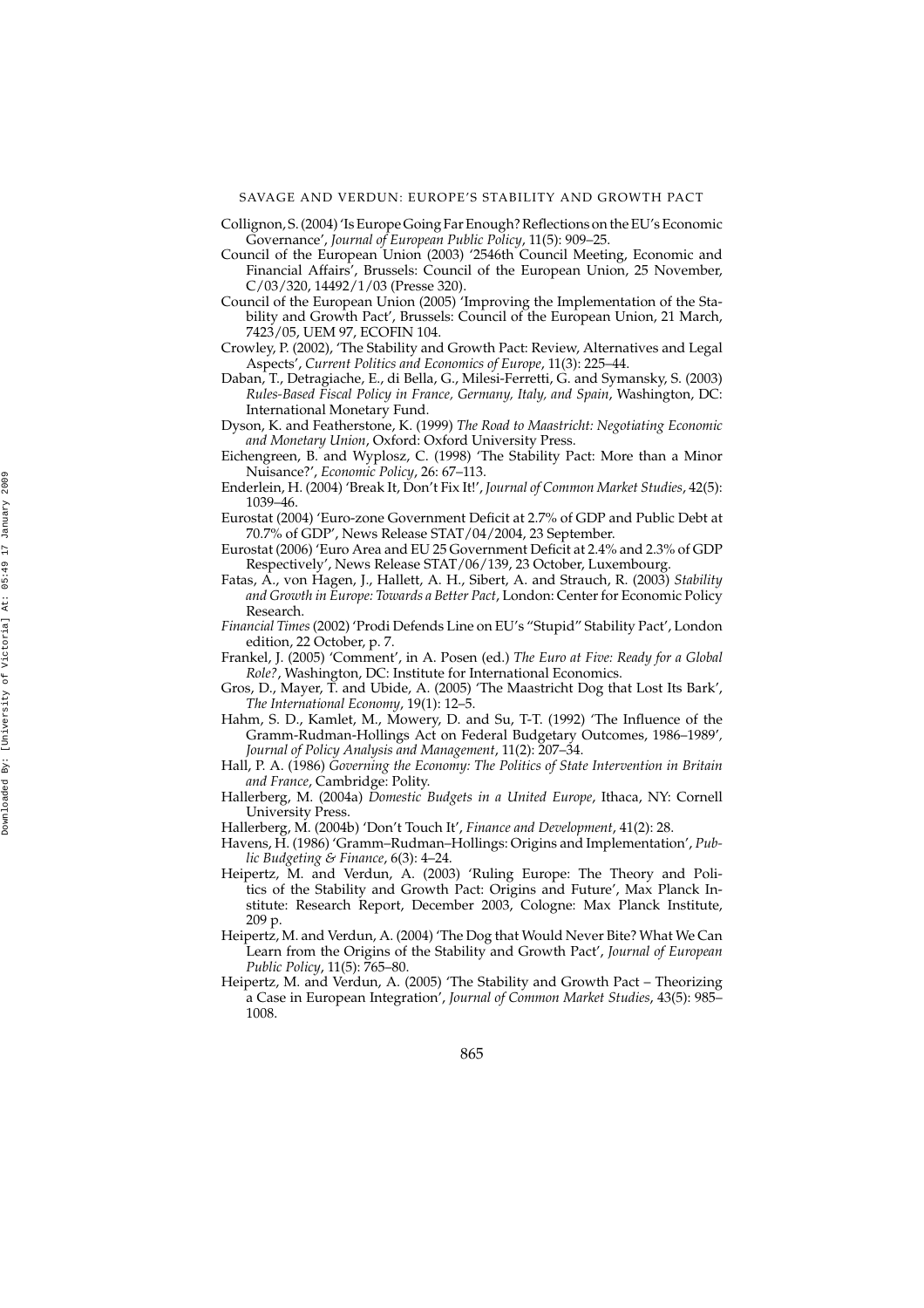- Heipertz, M. and Verdun, A. (2006) 'The Dog that Would Bark but Never Bite? Origins, Crisis and Reform of Europe's Stability and Growth Pact', in F. Torres, A. Verdun and H. Zimmermann (eds) *EMU Rules: The Political and Economic Consequences of European Monetary Integration.* Baden-Baden: Nomos, pp. 115– 35.
- Hodson, D. (2004) 'Macroeconomic Co-ordination the Euro Area: The Scope and Limits of the Open Method', *Journal of European Public Policy*, 11(2): 231– 48.
- Hodson, D. (2006) 'The Future of Europe: A Critical Review of Arguments for Further Integration the Euro Area', Brussels, mimeo.
- Hodson, D. and Maher, I. (2004) 'Soft Law and Sanctions: Economic Policy Coordination and Reform of the Stability and Growth Pact', *Journal of European Public Policy*, 11(5): 798–813.

Hulverscheidt, C. and Dombey, D. (2001) 'German Finance Chief Hints At Changes to Key European Pact', *The Financial Times* , August 17: 12.

*International Herald Tribune* (2006) 'EU Trims Forecast for Growth in Euro Zone', April 13: 15.

- Mayes, D. and Viren, M. (2004) 'Pressures on the Stability and Growth Pact from Asymmetry in Policy', *Journal of European Public Policy*, 11(5): 781–97.
- McNamara, K. R. (1999) 'Consensus and Constraint: Ideas and Capital Mobility in European Monetary Integration', *Journal of Common Market Studies* , 37(3): 455–76.

Milesi-Ferretti, G. (1997) 'Fiscal Rules and the Budget Process', *CEPR Discussion Paper N. 1664*, Washington, DC: International Monetary Fund.

OECD (2004) National Accounts of OECD Countries: General Government Accounts, Volume IV 1992–2003, Paris.

Padoa-Schioppa, T. (2004) *The Euro and its Central Bank: Getting United After the Union* , Cambridge, MA: The MIT Press.

Posen, A. (2005a) 'Why the Pact Has No Impact', *The International Economy* , 19(1): 8–11.

- Posen, A. (2005b) 'Can Rubinomics Work in the Eurozone?', in A. Posen (ed.) *The Euro at Five: Ready for a Global Role?*, Washington, DC: Institute for International Economics.
- Poterba, J. and von Hagen, J. (eds) (1999) *Fiscal Institutions and Fiscal Performance* , Chicago, IL: University of Chicago Press.
- Rubin, I. (2003) *Balancing the Federal Budget* , New York: Chatham House.
- Savage, J. (1988) *Balanced Budgets and American Politics* , Ithaca, NY: Cornell University Press.
- Savage, J. (2000) 'A Decade of Deficits and Debt: Japanese Fiscal Policy and Rise and Fall of the Fiscal Structural Reform Act of 1997', *Public Budgeting & Finance* , 20(1):55–84.

Savage, J. (2005) *Making the EMU: The Politics of Budgetary Surveillance and the Enforcement of Maastricht*, Oxford: Oxford University Press.

Schelkle, W. (2004) 'EMU's Second Chance: Enlargement and the Reform of Fiscal Policy Co-ordination', *Journal of European Public Policy*, 11(5): 890–908.

Schelkle, W. (2005) 'The Political Economy of Fiscal Policy Co-ordination in EMU: From Disciplinarian Device to Insurance Arrangement',*Journal of Common Market Studies*, 43(2): 371–91.

Simonian, H. (2001) 'Germany Slips Into Recession in Third Quarter', *The Financial Times*, November 23: 6.

Strauch, R. and von Hagen, J. (eds) (2000) *Institutions, Politics and Fiscal Policy* , Dordrecht: Kluwer Academic.